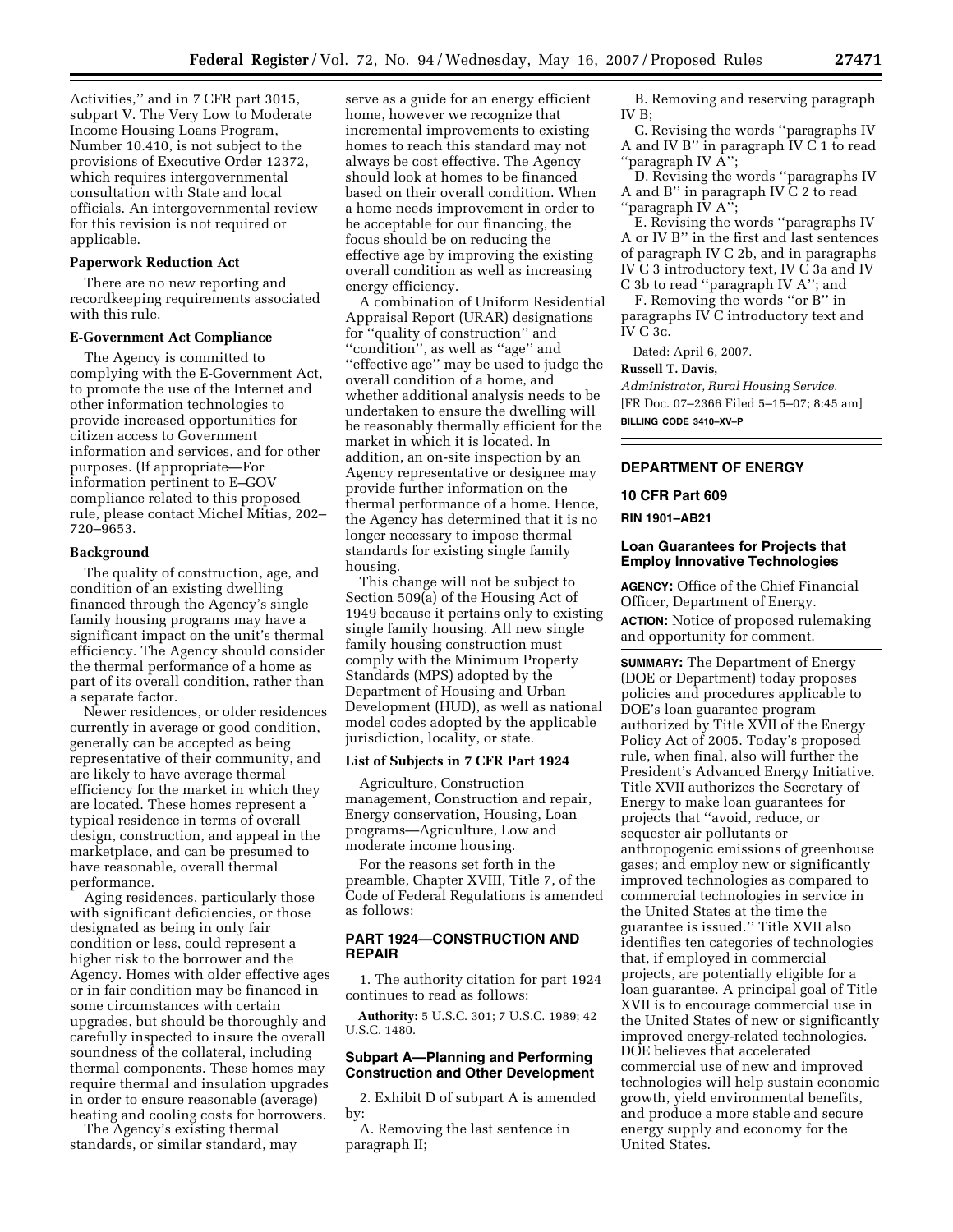**DATES:** Public comment on this proposed rule will be accepted until *July 2, 2007*. A public meeting on the proposed rule will be held on Friday, June 15, 2007, from 9 a.m. to 4:30 p.m. in Washington, DC. Interested persons who wish to speak at the public meeting must telephone the DOE Loan Guarantee Program Office at (202) 586– 8336 during the period Friday, June 1, through Tuesday, June 12, 2007, between the hours of 9 a.m. and 4:30 p.m. Interested persons also may request to speak by writing to Mr. Howard G. Borgstrom at the address given in the **ADDRESSES** section of this notice, or by sending an e-mail to

*[lgprogram@hq.doe.gov](mailto:lgprogram@hq.doe.gov)*. Such requests must be received by 4:30 p.m. on Tuesday, June 12, 2007. The Department also requests that persons wishing to speak submit a copy of their prepared statement to Mr. Borgstrom by 4:30 p.m. on June 12, 2007. See section III. of this notice for details concerning public comment procedures.

**ADDRESSES:** You may submit comments, identified by RIN 1901–AB21, by any of the following methods:

1. *[Federal eRulemaking Portal: http://](http://www.regulations.gov)  www.regulations.gov*. Follow the instructions for submitting comments.

2. *E-mail to [lgprogram@hq.doe.gov](mailto:lgprogram@hq.doe.gov)*. Include RIN 1901–AB21 in the subject line of the e-mail. Please include the full body of your comments in the text of the message or as an attachment.

3. *Mail:* Address written comments to Mr. Howard G. Borgstrom, Director, Business Operations Center, Office of the Chief Financial Officer, U.S. Department of Energy, Mailstop CF–60, Room 4A–221, 1000 Independence Avenue, SW., Washington, DC 20585.

Due to potential delays in DOE's receipt and processing of mail sent through the U.S. Postal Service, we encourage respondents to submit comments electronically to ensure timely receipt.

The public meeting for this rulemaking will be held in Washington, DC at the Forrestal Building in Room GE–086 (Main Auditorium), 1000 Independence Avenue, SW., Washington, DC.

This Notice of Proposed Rulemaking, the public meeting transcript, and any comments that DOE receives are being made available on the Web site at: *[http://www.lgprogram.energy.gov/](http://www.lgprogram.energy.gov)*.

**FOR FURTHER INFORMATION CONTACT:** The DOE Loan Guarantee Program Office, 1000 Independence Avenue, SW., Washington, DC 20585–0121, (202) 586– 8336, e-mail: *[lgprogram@hq.doe.gov](mailto:lgprogram@hq.doe.gov)*; or Warren Belmar, Deputy General Counsel for Energy Policy, Office of the General

Counsel, 1000 Independence Avenue, SW., Washington, DC 20585–0121, (202) 586–6758, e-mail: *[warren.belmar@hq.doe.gov](mailto:warren.belmar@hq.doe.gov)*; or Lawrence R. Oliver, Assistant General Counsel for Fossil Energy and Energy Efficiency, Office of the General Counsel, 1000 Independence Avenue, SW., Washington, DC 20585–0121, (202) 586– 9521, e-mail: *[lawrence.oliver@hq.doe.gov](mailto:lawrence.oliver@hq.doe.gov)*.

#### **SUPPLEMENTARY INFORMATION:**

- I. Introduction and Background
- II. Discussion of Proposed Rule
	- A. Technologies
	- B. Project Costs
	- C. Solicitation
	- D. Payment of the Credit Subsidy Cost
	- E. Assessment of Fees
	- F. Financial Structure
	- G. Eligible Lenders
	- H. FCRA
	- I. Default and Audit Provisions
	- J. Tax Exempt Debt
- K. Full Faith and Credit
- III. Public Comment Procedures
- IV. Regulatory Review
- A. Executive Order 12866
- B. National Environmental Policy Act
- C. Regulatory Flexibility Act
- D. Paperwork Reduction Act
- E. Unfunded Mandates Reform Act of 1995 F. Treasury and General Government
- Appropriations Act, 1999
- G. Executive Order 13132
- H. Executive Order 12988
- I. Treasury and General Government Appropriations Act, 2001
- J. Executive Order 13211

#### **I. Introduction and Background**

Title XVII of the Energy Policy Act of 2005 (Title XVII or the Act) (42 U.S.C. 16511–16514) authorizes the Secretary of Energy (Secretary or DOE), after consultation with the Secretary of the Treasury, to make loan guarantees for projects that ''avoid, reduce, or sequester air pollutants or anthropogenic emissions of greenhouse gases; and employ new or significantly improved technologies as compared to commercial technologies in service in the United States at the time the guarantee is issued.'' Commercial technology is defined as ''a technology in general use in the commercial marketplace'' and ''does not include a technology solely by use of the technology in a demonstration project funded by DOE.'' The following ten categories of projects are, by law, specifically made eligible for Title XVII loan guarantees:

1. Renewable energy systems; 2. Advanced fossil energy technology (including coal gasification meeting the criteria in paragraph 1703(d) of the Act);

3. Hydrogen fuel cell technology for residential, industrial, or transportation applications;

4. Advanced nuclear energy facilities; 5. Carbon capture and sequestration practices and technologies, including agricultural and forestry practices that store and sequester carbon;

6. Efficient electrical generation, transmission, and distribution technologies;

7. Efficient end-use energy technologies;

8. Production facilities for fuel efficient vehicles, including hybrid and advanced diesel vehicles;

9. Pollution control equipment; and 10. Refineries, meaning facilities at which crude oil is refined into gasoline.

This list of ten types of projects is a nonexclusive list of the types of projects that are eligible for Title XVII guarantees.

Today, DOE proposes regulations to establish generally applicable policies, procedures and requirements for the Title XVII loan guarantee program. These proposed regulations were referenced in the Guidelines for the program that DOE published on August 14, 2006 (Guidelines) (71 FR 46451). The Guidelines stated that they would only apply to the first Title XVII solicitation, which was issued contemporaneously with the Guidelines, and that all subsequent solicitations would be governed by regulations to be adopted by DOE at a later date.

In the first solicitation for Pre-Applications for ''Federal Loan Guarantees for Projects that Employ Innovative Technologies in support of the Advanced Energy Initiative,'' DOE focused on technologies that would advance the President's Advanced Energy Initiative. Although this meant the first solicitation did not cover all types of projects that potentially may be eligible for loan guarantees under Title XVII, there is nothing in Title XVII that requires all solicitations implementing that program be open to every project arguably eligible for a guarantee under the statute. DOE has the ability to tailor specific solicitations to certain types of projects, based on programmatic objectives, loan guarantee authority that is available, and the availability of funds to implement the program, among other relevant criteria. DOE will seek to have a broad portfolio of large and small projects, for a wide variety of technologies. For example, the Administration's 2008 Budget proposes that DOE may guarantee up to \$4 billion in loans for central power generation facilities (for example, nuclear facilities or carbon sequestration optimized coal power plants); \$4 billion in loans for projects that promote biofuels and clean transportation fuels; and \$1 billion in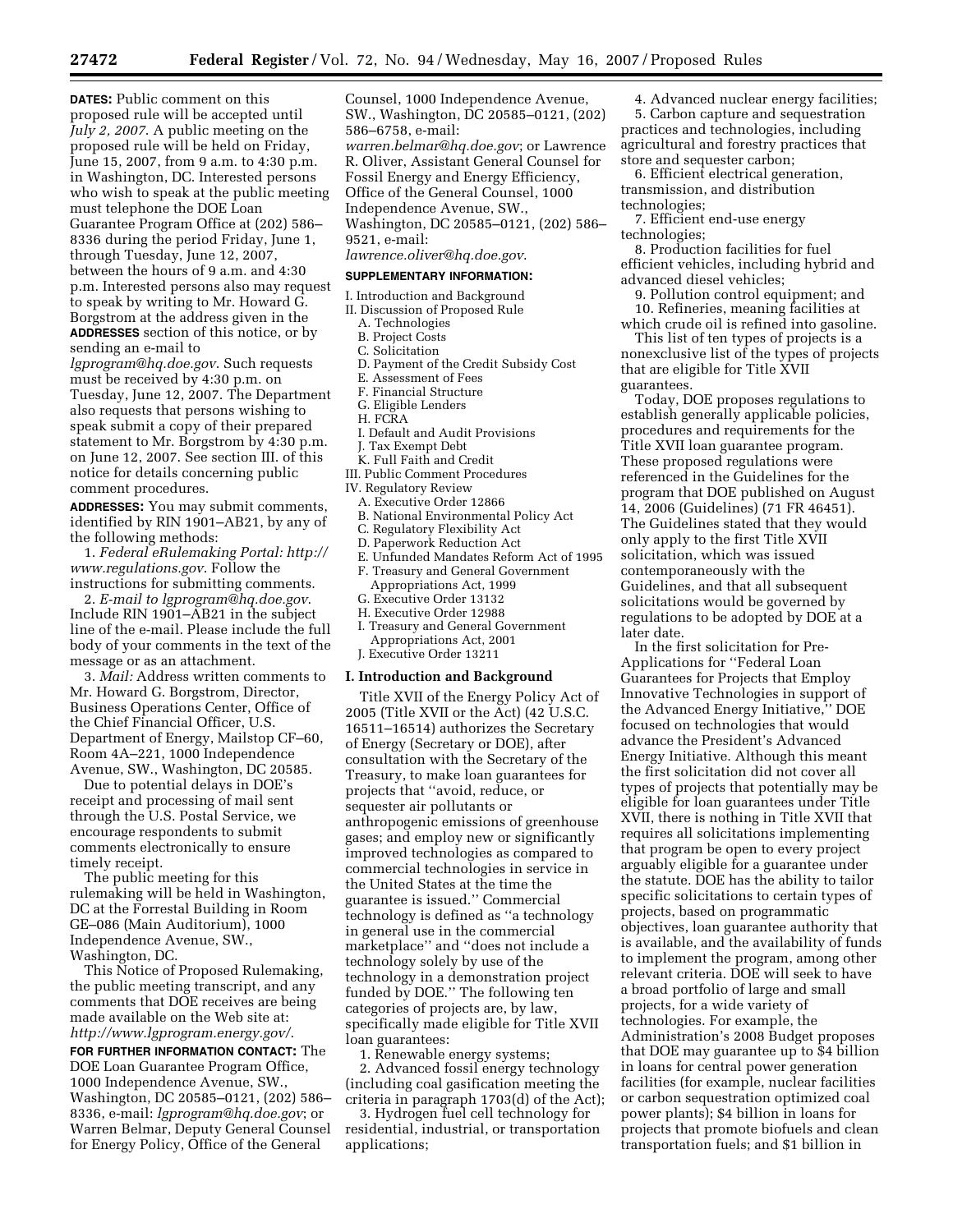loans for projects using new technologies for electric transmission facilities or renewable power generation systems. Precisely how any authorized loan guarantee authority would be allocated, however, ultimately would depend on the merits and benefits of particular project proposals and their compliance with statutory and regulatory requirements. The deadline for submission of Pre-Applications in response to the first solicitation was December 31, 2006, and DOE received 143 Pre-Applications.

On February 15, 2007, President Bush signed into law Public Law 110–5, the Revised Continuing Appropriations Resolution, 2007 (CR, or Pub. L. 110–5) which authorizes DOE to issue guarantees under the Title XVII program for loans in the ''total principal amount, any part of which is to be guaranteed, of \$4,000,000,000.'' This authorization provides DOE sufficient authority, under Title XVII and the Federal Credit Reform Act of 1990 (FCRA) (2 U.S.C. 661(a) *et seq*) to issue loan guarantees. Section 20320(b) of the CR further provides that no loan guarantees may be issued under the Title XVII program until DOE promulgates final regulations that include ''programmatic, technical, and financial factors the Secretary [of Energy] will use to select projects for loan guarantees,'' ''policies and procedures for selecting and monitoring lenders and loan performance,'' and ''any other policies, procedures, or information necessary to implement Title XVII of the Energy Policy Act of 2005.''

#### **II. Discussion of Proposed Rule**

The CR prohibits DOE from issuing any loan guarantees under the Title XVII program until the Department has issued final regulations that address a number of different matters. (Pub. L. 110–5, section 20320(b)). However, section 20320 does not state whether or to what extent those final regulations must apply to any matters pursuant to the first solicitation under the Title XVII program, which DOE issued on August 8, 2006, and in response to which Pre-Applications were due by December 31, 2006, several weeks prior to the enactment of Public Law 110–5.

In order to ensure that the Department complies with the CR but does not prejudice Pre-Applicants who responded to the first Title XVII solicitation, DOE proposes to specify, by regulation, that today's proposed rule, when final, shall not apply to the Pre-Applications, Applications, Conditional Commitments, and Loan Guarantee Agreements pursuant to the August 2006 solicitation. The only exceptions

shall be with respect to the default, recordkeeping and audit requirements in sections 609.15 and 609.17, which Title XVII requires be established by regulation. However, the proposed regulations permit DOE and an Applicant to agree in a Loan Guarantee Agreement entered into pursuant to the first solicitation that additional provisions of the final rule shall apply to the particular project.

However, Pre-Applicants who responded to the first solicitation will not necessarily be permanently exempt from these regulations. If the Department does not accept their Pre-Application and invite them to submit an Application pursuant to that solicitation, then their participation in the program in response to any future solicitation will be fully subject to the requirements of the final regulations. Moreover, to provide clarity, the regulation provides that the exception from applicability of these regulations applies only to those for whom the invitation to submit an Application is extended by the Department to a Pre-Applicant no later than December 31, 2007. The Department anticipates being able to invite selected Pre-Applicants to submit Applications in response to the first solicitation by that deadline, and perhaps well before that deadline. Pre-Applicants who are not being invited to submit an Application also will be notified that they have not been selected, and any further involvement by such Pre-Applicants in the Title XVII program will be subject to all requirements of the final regulations.

The Act authorizes the Secretary to make loan guarantees as an incentive for the use of new or improved technologies. Section 1702 of the Act outlines general terms and conditions for Loan Guarantee Agreements and directs the Secretary to include in Loan Guarantee Agreements ''such detailed terms and conditions as the Secretary determines appropriate to—(i) protect the interests of the United States in case of a default [as defined in regulations issued by the Secretary]; and (ii) have available all the patents and technology necessary for any person selected, including the Secretary, to complete and operate the project for which the loan guarantee was obtained.'' (42 U.S.C. 16512(g)(2)(c)) Section 1702(i) of the Act instructs the Secretary to prescribe regulations outlining record-keeping and audit requirements. This proposed rule sets forth application procedures, outlines terms and conditions for Loan Guarantee Agreements, and lists records and documents that project participants must keep. The proposed rule also sets

forth other provisions that the CR requires DOE's regulations to address.

#### *A. Technologies*

A principal purpose of the Act's Title XVII loan guarantee program is to support projects in the United States that ''employ new or significantly improved technologies as compared to commercial technologies in service in the United States at the time the guarantee is issued.'' Such technologies are identified as ''innovative technologies.'' Section 1701(1) of the Act defines ''commercial technology'' as ''a technology in general use in the commercial marketplace.'' Section 1701(1) further states that a technology does not become a ''commercial technology'' solely because it is used in a demonstration project funded by DOE.

Because section 1702(d)(1) also requires a ''reasonable prospect of repayment of the principal and interest'' on all loans or other debt obligations issued to finance a project, technologies for project proposals must be mature enough to assure dependable commercial operations that generate sufficient revenues to service the project's debt. Therefore, projects that are solely research, development or demonstration projects (i.e., a project designed exclusively for research and development or to demonstrate feasibility of a technology on any scale) should not be eligible for Title XVII loan guarantees, and DOE is proposing to make such research, development or demonstration projects ineligible for a loan guarantee under Title XVII. DOE believes that accelerated commercial use of new or improved technologies, as distinguished from research, development or demonstrations at any scale of technological feasibility, will help to sustain economic growth, yield environmental benefits, and produce a more stable and secure energy supply, and be able to earn revenues that give the projects a ''reasonable prospect of repayment of the principal and interest'' on its debt obligations. Accordingly, DOE's loan guarantee program is not intended for technologies in the research, development or demonstration stages.

Title XVII does not explain or define the phrase ''new or significantly improved'' in section 1703(a)(2). Nor does the Act explain or define the terms "general use" or "commercial marketplace'' in section 1701(1), other than specifying that ''commercial technology'' does not include a technology merely because it is used in a DOE-funded demonstration project. Therefore, DOE must use its discretion and judgment to define these terms.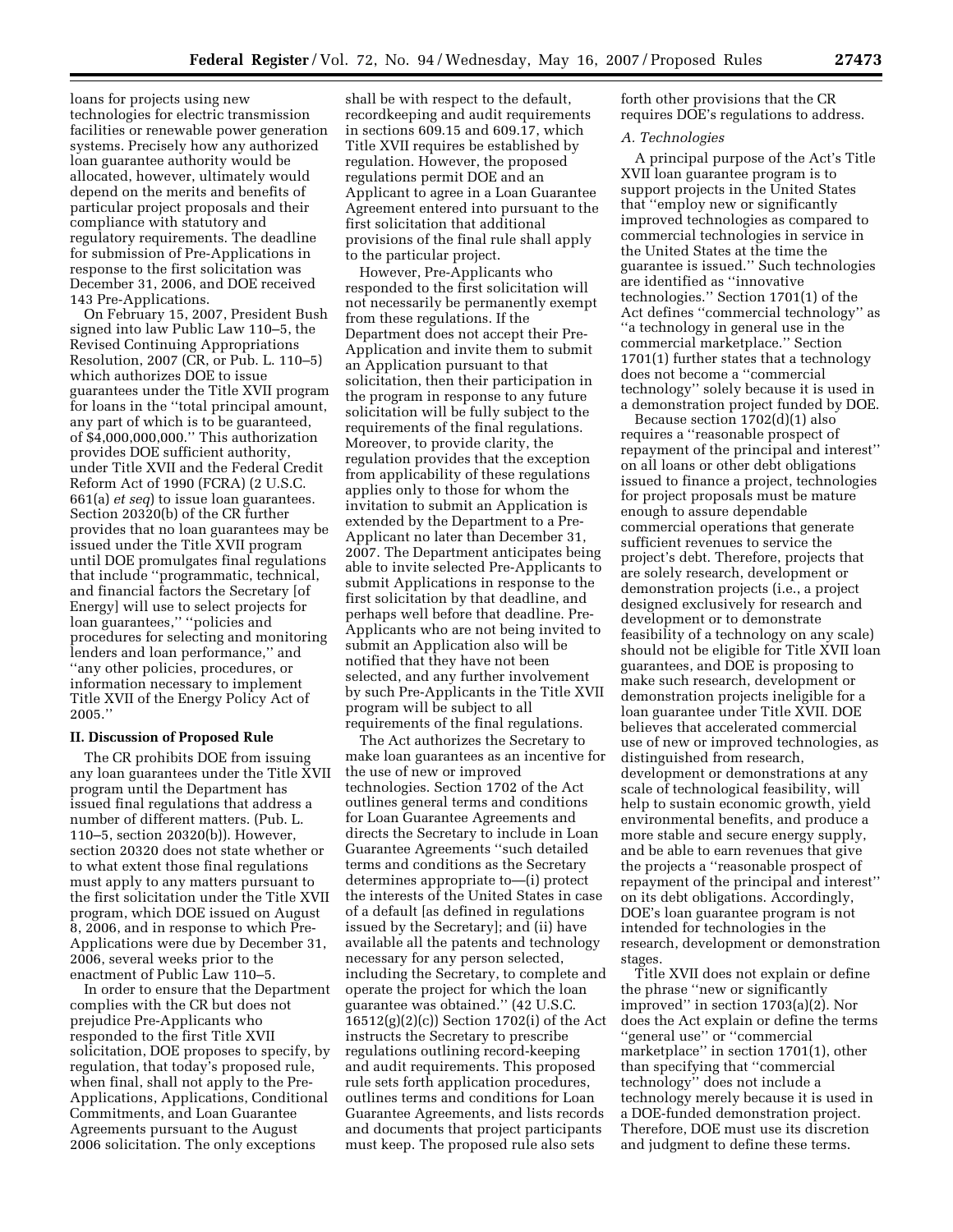DOE believes that the phrase ''new or significantly improved technology'' is not readily susceptible to precise definition in these regulations. It is not possible to specify in advance precisely what should be considered ''new'' or what would constitute a ''significant improvement'' in a particular technology. Nonetheless, DOE does believe it is both possible and prudent to specify, in these regulations, parameters by which that determination will be made in particular cases in the future.

Webster's II New College Dictionary (1999) defines the term ''new'' to mean ''[h]aving existed or been made for only a short time \* \* \* [n]ever used before \* \* \* [j]ust discovered, found, or learned \* \* \*'' or somewhat unhelpfully, ''[n]ot yet old.'' The term ''significant'' is defined as ''meaningful \* \* \* [m]omentous \* \* \* important,'' and the term ''improve'' or ''improvement'' is defined as ''[t]o advance to a better quality or state \* \* \* to increase the productivity or value \* \* \* to make advantageous additions or changes.'' For purposes of the Title XVII program, moreover, it is important that a technology be new or significantly improved with respect to energy production, use, efficiency, or transportation, rather than with respect to other attributes. For example, a particular facility might have significantly improved aesthetic appeal in comparison to an older facility, but DOE does not believe that type of improvement alone should qualify a facility for a Title XVII loan guarantee.

Thus, DOE proposes to define, by regulation, the term ''new or significantly improved technologies'' to mean technologies concerned with the production, consumption or transportation of energy, and that have either only recently been discovered or learned, or that involve or constitute meaningful and important improvements in the productivity or value of the technology. DOE requests comment on this definition.

Because Title XVII focuses on encouraging and incentivizing innovative technologies, the Title XVII loan guarantee program should only be open to projects that employ a technology that has been used in a very limited number of commercial projects or for only a limited period of time. Indeed, when read together, sections 1701 and 1703 of Title XVII prohibit DOE from issuing loan guarantees for projects that only use commercial technologies that already are in general use in the United States at the time the guarantee is issued. In section 609.2 of the proposed regulations, DOE is

proposing two possible ways of interpreting ''general use.'' First, DOE could interpret the term ''general use'' to mean that a technology has been ordered for, installed in, or used in a certain number of commercial projects in the United States. So, as one alternative, DOE proposes to state in its regulations that a technology would be considered to be in general use, and therefore not eligible for a Title XVII loan guarantee, if it has been ordered for, installed in, or used in five or more projects in the United States at the time the loan guarantee is issued. Allowing loan guarantees for up to five projects employing the same type of technology would allow use of these guarantees to introduce innovative technologies to the commercial marketplace, but would also ensure that guarantees can only be issued for a limited number of projects before it will be up to the commercial marketplace to decide whether the economic and environmental benefits of a particular technology justify continued investments in it.

As a second alternative, DOE proposes to state in its regulations that a technology would be considered to be in general use, and therefore not eligible for a Title XVII loan guarantee, if it has been in operation in a commercial project in the United States for a particular number of years. Under this alternative, there would be no numerical limit on the number of loan guarantees DOE could issue for a particular technology—it might be 50, 10, 5, 1 or even zero. Whether DOE could issue a guarantee would be determined in each case by whether the technology at issue had been in operation in a commercial project in the United States for a particular number of years, which DOE proposes to be five years. The five-year period would begin on the date that the technology is commissioned on the particular commercial project. DOE selected the period of five years because it believes that this period of time will allow a sufficient period for early commercial operation and for proving the viability of a technology in the commercial marketplace.

DOE requests comment on these alternative interpretations and approaches. DOE furthermore requests comment as to whether, regardless of which alternative is adopted in the final rule, the same definition should apply to all types of projects and technologies. For example, if the first alternative described above is adopted, should the relevant number of projects or technologies be the same for renewable energy systems, advanced nuclear energy facilities, pollution control

equipment, and all other potentially eligible technologies and projects? Or, should the number specified in DOE's regulations be different for different types of projects and technologies? Similarly, if the second alternative described above is adopted, should the time period be the same for all types of eligible projects and technologies? And if it should be different, why? Commenters who wish to express views on any of these issues are requested to supply specific information and data supporting their views.

The Department notes that regardless of the resolution of the issues discussed above, a project may be eligible for a Title XVII loan guarantee if it uses technology that has been used in any number of projects outside the United States and for any period of time outside the United States, so long as the technology is not in ''general use'' in the United States.

### *B. Project Costs*

Proposed section 609.10, in accordance with section 1702(c) of the Act, provides that any loan guarantee issued by DOE may not exceed 80 percent of total Project Costs. Sections 609.2 and 609.12 of the proposed rule define ''Project Costs'' as those that are necessary, reasonable, customary, and directly related to the design, engineering, financing, construction, startup, commissioning and shake down of an Eligible Project. Conversely, excluded costs cover initial research and development costs, the credit subsidy cost, any administrative fees paid subsequent to section 1702(h), and operating costs after the facility has been placed in service. These are costs associated with, and a condition of, receiving a federal loan guarantee. Furthermore, if theses costs were allowed, in the case of default, these costs would be shifted from the project sponsor to the federal taxpayer. DOE invites public comments on these issues.

### *C. Solicitation*

Section 609.3 of the proposed regulations requires DOE to issue a solicitation to start the process that ultimately would culminate in the Department issuing a loan guarantee. This section also sets forth certain minimum requirements for each solicitation, including the fees that will be required of persons invited to submit Applications and criteria that the Department will use to weigh competing Pre-Applications, when Pre-Applications are requested, and Applications, and to make ultimate selections for loan guarantees.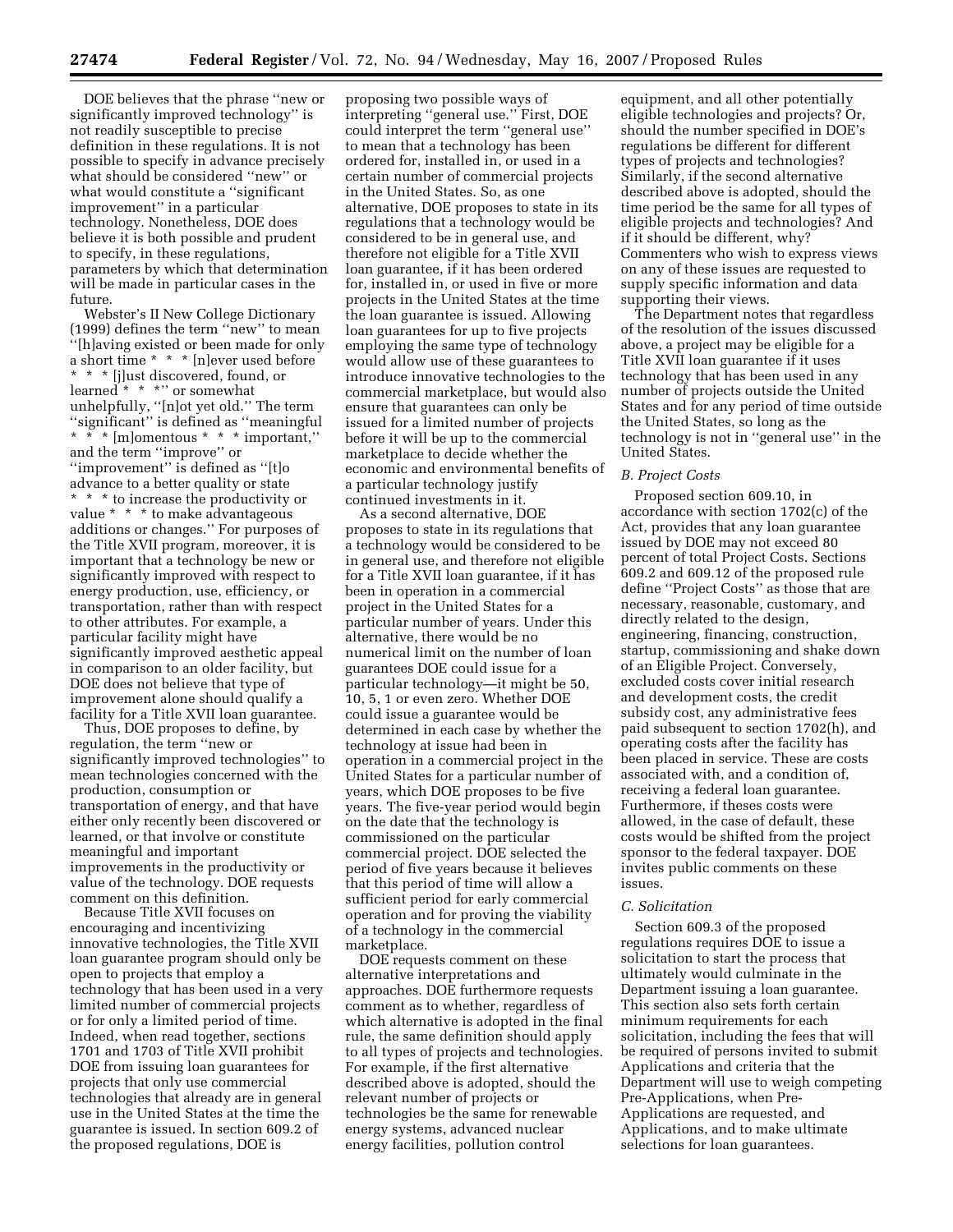Generally, DOE plans to solicit Pre-Applications only when Pre-Applications can minimize or reduce the financial burdens on Project Sponsors prior to a determination that a particular technology will likely not be sufficiently developed or mature to satisfy the minimum requirements for successful commercial operations. This approach would also reduce DOE's administrative costs incurred for detailed review of multiple full Applications in technology areas where most of the projects will likely not be ready for commercial operations.

The proposed regulations permit DOE to start the solicitation process by soliciting Pre-Applications, or by skipping the Pre-Application stage and soliciting Applications, because DOE believes a Pre-Application stage may be appropriate and necessary for some technologies and projects but perhaps not for others. Solicitations for Pre-Applications or Applications issued after promulgation of the final rule must address many important aspects of the application process, including the relevant period of time during which Pre-Applications or Applications for loan guarantees may be filed. Because each project will be unique and each loan guarantee potentially subjects the Federal government to significant financial liability, DOE plans to engage in a rigorous review of a proposed project before determining whether it may be eligible for a Loan Guarantee Agreement and subsequently approving and issuing loan guarantees.

DOE does not intend to substantively review and evaluate Pre-Applications or Applications for any proposals that do not meet the specific requirements of the applicable solicitation. Likewise, only Applications invited by DOE or submitted in response to a solicitation will be considered for a Loan Guarantee Agreement. Consistent with section 20320(b) of Public Law 110–5, the proposed regulations require that programmatic, technical and financial factors to be used by DOE to select projects for loan guarantees. Section 609.7 satisfied this requirement.

#### *D. Payment of the Credit Subsidy Cost*

Section 1702(b) of the Act states that: ''No guarantee shall be made unless (1) an appropriation for the cost has been made; or (2) the Secretary has received from the borrower a payment in full for the cost of the obligation and deposited the payment into the Treasury.'' (42 U.S.C. 16512) Therefore, either Congress must appropriate funds to cover the Credit Subsidy Cost of the Loan Guarantee or the Borrower must make payment to DOE of this cost. DOE has

neither requested nor received appropriations to make partial or full payment of the Credit Subsidy Cost. However, section 20320(a) of Pub. L. 110–5 authorized DOE to accept Credit Subsidy Cost payments from Borrowers to pay the full subsidy costs of loan guarantees, and DOE's current intent is to implement the Title XVII program only through the self-pay authority of section 1702(b)(2) of the Act. Furthermore, DOE interprets section 1702(b) as not allowing for partial payment of the Credit Subsidy Cost by Borrower with the remainder covered by a Congressional appropriation; section 1702(b) authorizes either an appropriation or payment of this cost in full by the Borrower. DOE proposes to memorialize this interpretation of section 1702(b) of the Act in section 609.9 of the regulations.

#### *E. Assessment of Fees*

In addition to the Credit Subsidy Cost, section 1702(h) also requires DOE to ''charge and collect fees for guarantees'' to cover the Administrative Cost of Issuing a Loan Guarantee. Proposed §§ 609.6, 609.8 and 609.10 provide that DOE shall collect fees for administrative expenses to cover all phases of an Eligible Project. As defined in proposed § 609.2, fees consist of the administrative expenses that DOE incurs during:

(1) The evaluation of a Pre-Application, if a Pre-Application is requested in a solicitation, and an Application for a loan guarantee;

(2) The offering of a Term Sheet, executing the Conditional Commitment, negotiation, and closing of a Loan Guarantee Agreement; and

(3) The servicing and monitoring of the Loan Guarantee Agreement, including during construction, start-up, commissioning, shakedown, and the operational phases of an Eligible Project.

The Act, and section 1702(h) in particular, affords DOE discretion with respect to the fees it imposes to cover applicable administrative costs. For the first solicitation issued by DOE in August 2006, DOE elected not to impose fees in connection with the Pre-Application stage and reserved the right to charge an Application fee as part of the invitation to submit an Application. DOE proceeded in this manner so as not to unduly discourage potential project sponsors from submitting Pre-Applications. In the proposed regulations, DOE is requiring that the payment of administrative fees start with the submission of an Application. If implemented by DOE in the final rule, this would mean that Project Sponsors who submit Pre-Applications and are

denied further consideration will not be charged any fees for expenses incurred by DOE in reviewing their Pre-Application materials. In addition, Pre-Applicants that are invited to submit Applications but decline to do so will also not be charged a fee. DOE does anticipate incurring significant administrative expenses as part of its review of Pre-Applications, and Applications which, in the absence of Pre-Application and Application fees, would not be fully recouped by DOE. Under the proposed rule, the fees assessed to Borrowers who submit Applications and enter into Conditional Commitments will only cover the expenses attendant to that Borrower's project proposal and will not cover the costs incurred by DOE for reviewing other Pre-Applications that were denied further consideration. As stated above, section 1702(h) requires that DOE ''charge and collect fees for guarantees \* \* \* sufficient to cover applicable administrative expenses.'' DOE interprets this requirement as allowing it to charge and collect fees from the Applicant/Borrower to cover DOE's administrative expenses in connection with that particular Applicant/ Borrower's project, or to charge and collect fees from Applicant/ Borrower to cover a proportionate share of DOE's administrative expenses for the entire loan guarantee program. In its proposed regulations, DOE adopts the former

Proposed section 609.6 provides that the Applicant must pay a filing fee with the submission of an Application (First Fee). This First Fee must be in an amount sufficient to cover DOE's administrative expenses in connection with DOE's review and evaluation of a Pre-Application, if any, and the Application. A Second Fee (Second Fee) will be collected when DOE and the Applicant execute a Term Sheet which constitutes a Conditional Commitment. This Second Fee must be an amount sufficient to cover DOE's administrative expenses during the Term Sheet through the closing phase.

approach.

At the closing and subsequent thereto, DOE will collect fees, as specified in the Conditional Commitment, for DOE's servicing and monitoring expenses throughout the term of the guaranteed loan (Third Fee). The Third Fee may be assessed and collected quarterly, annually, or more or less frequently, as determined by the Secretary, including one lump sum payment at the closing. The Third Fee may be a percentage of the amount of Guaranteed Obligations outstanding from time to time or specific dollar amounts based on DOE's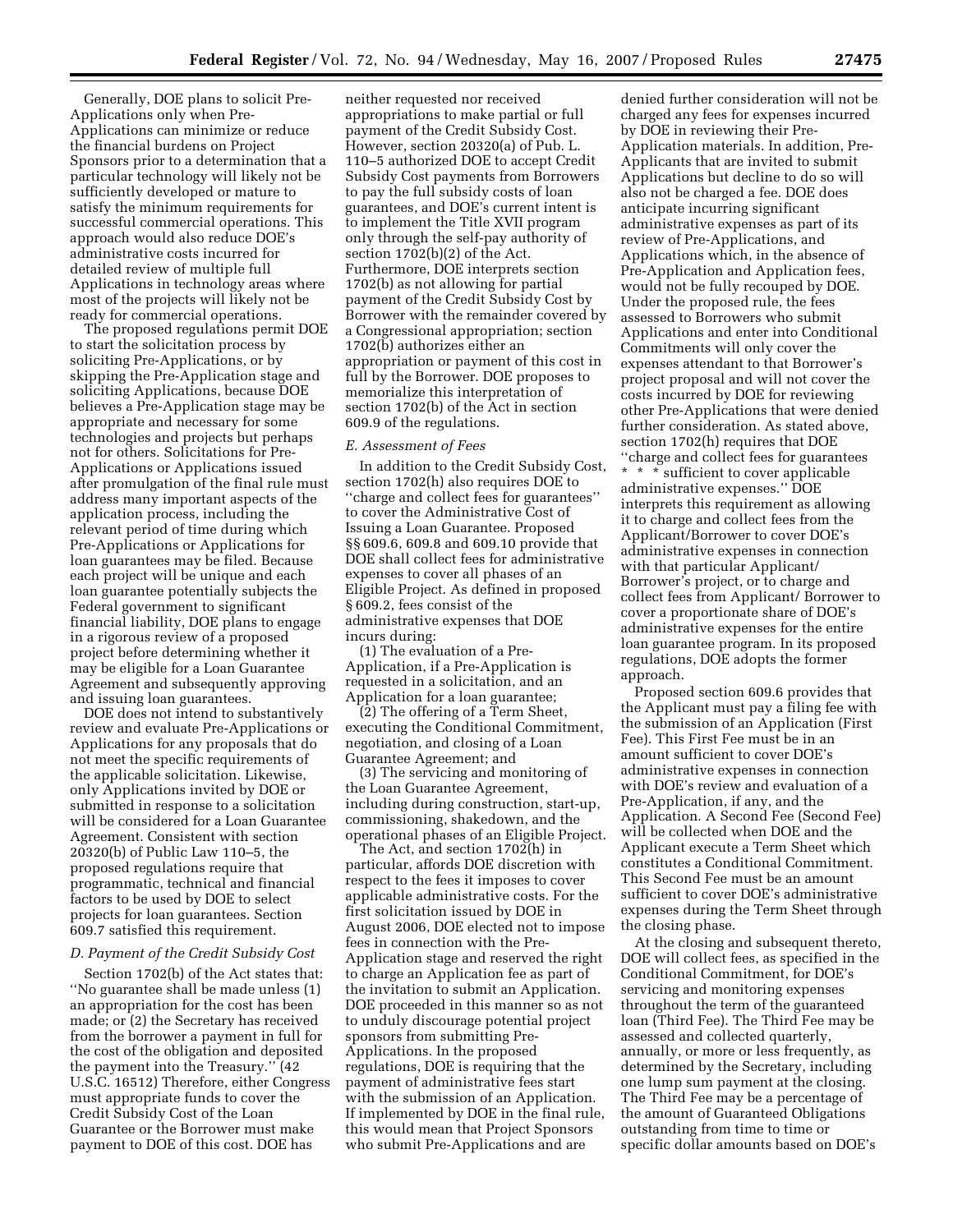actual and/or reasonably anticipated administrative expenses.

The First and Second Fees are not refundable and must be paid regardless of whether a Loan Guarantee Agreement is executed. The Third Fee is also not refundable and the amount and method of payment of the Third Fee will be specified in the Loan Guarantee Agreement. This will enable DOE to comply with the mandate of section 1702(h) of the Act to charge fees to cover DOE's administrative expenses ''for guarantees'' while also ensuring that Applicants act in good faith when submitting an Application and use their best efforts to meet all specified requirements of the Conditional Commitment. DOE invites public comments as to all aspects concerning the assessment of fees for the Department's administrative expenses.

### *F. Financial Structure*

The Act does not impose any specific limitations on the financial structure of proposed projects, other than that the loan guarantee ''shall not exceed an amount equal to 80 percent of the project cost of the facility that is the subject of the guarantee as estimated at the time at which the guarantee is issued.'' (42 U.S.C. 16512(c)) However, section 1702(d)(1) provides: ''No guarantee shall be made unless the Secretary determines that there is reasonable prospect of repayment of the principal and interest on the obligation by the Borrower.'' (42 U.S.C. 16512(d)(1)) DOE therefore must make repayment of debt a very high priority of the loan guarantee program and DOE is authorized to adopt policies to ensure that Borrowers and Eligible Lenders use their best efforts to ensure repayment of Guaranteed Obligations.

This view is bolstered by the mandate of section 1702(g)(2)(B), which requires that ''with respect to any property acquired pursuant to a guarantee or related agreements, [the rights of the Secretary] shall be superior to the rights of any other person with respect to the property.'' DOE interprets this statutory provision to require that DOE possess a first lien priority in the assets of the project and other assets pledged as security. Because DOE believes it is not permitted by the Act to adopt a *pari passu* security structure, holders of the non-guaranteed portion of a loan or debt instrument will have a subordinate claim to DOE in the event of default.

To harmonize and balance the twin goals of issuing loan guarantees to encourage use of new or significantly improved technologies in Eligible Projects while limiting the financial exposure of the Federal government,

DOE expressed a preference in the August 2006 Guidelines for guaranteeing no more than 80 percent of the total face amount of any single debt instrument. The Guidelines further provided that under no circumstances would DOE guarantee 100 percent of a loan or other debt obligation.

In today's rule, DOE is proposing to guarantee up to 90 percent of a particular debt instrument or loan obligation for an Eligible Project that can be guaranteed by a Title XVII loan guarantee, so long as DOE's guarantees do not account for more than 80 percent of Project Costs. Furthermore, in connection with any loan guaranteed by DOE that may be participated, syndicated, traded, or otherwise sold on the secondary market, DOE is proposing to require that the guaranteed portion and the non-guaranteed portion of the debt instrument or loan be sold on a pro-rata basis. The guaranteed portion of the debt may not be ''stripped'' from the non-guaranteed portion, *i.e.* sold separately as an instrument fully guaranteed by the Federal government. DOE invites public comment on the 90 percent loan guarantee limitation and the prohibition on ''stripping.''

The primary purpose of the Title XVII loan guarantee program is to support projects using or employing ''new or significantly improved technologies.'' These new technologies, by definition, have not been proven in commercial projects in the United States and therefore may present significant risks for Title XVII loan guarantees. DOE believes that the sum of Title XVII requirements suggest that a guarantee of up to 90% of the face value of a loan may be required to achieve program goals.

DOE intends to gain valuable experience from the first round of proposals submitted under the Guidelines, where some Pre-Applicants sought loan guarantees for 80% or less of their proposed debt instruments. In developing final regulations, DOE will take into account, among other things, the comments on this proposal, DOE's experience with the first round of proposals, and whether there are other methods of assuring that Eligible Lenders bear some of the financial risk exist while at the same time assuring that the objectives of the Title XVII program are accomplished. DOE requests public comment on the proposal to allow up to a 90 percent loan guarantee, the technology or circumstance that might warrant providing this level of guarantee, whether Eligible Lenders will perform adequate due diligence in the absence of assuming some amount of risk, the

applicability of practices employed by other Federal agencies to DOE's loan guarantee program, and whether DOE's proposal will facilitate the goal of offering loan guarantees to encourage early commercial use of innovative technologies.

DOE also will consider whether Project Sponsors have a significant financial commitment to the project. The Act does not mandate a specific equity contribution, but DOE is proposing to require that the Project Sponsors have a significant equity stake in a project. DOE solicits comments on the merits of adopting a minimum equity percentage requirement for projects.

In addition, DOE intends to consider whether a Project Sponsor will rely upon other government assistance (*e.g.*, grants, tax credits, other loan guarantees) to support financing, construction or operation of a project. DOE will manage the loan guarantee program in a manner that seeks to minimize support of projects that rely on multiple forms of significant Federal financial assistance; in general, DOE believes it is desirable that each project receive only one form of such assistance. Therefore, if an applicant is or will be receiving multiple forms of significant Federal financial assistance, that fact generally will be a negative factor when DOE evaluates loan guarantee applications. Nonetheless, the receipt of other forms of assistance will not disqualify a project from being eligible for a DOE loan guarantee, and DOE furthermore recognizes that in some situations—such as, for example, with respect to the first new nuclear generating facilities, which may be eligible for risk insurance agreements, loan guarantees and tax credits multiple forms of federal assistance to the same project could advance important national energy policy priorities.

Finally, DOE is proposing to require with submission of Applications, a credit assessment for the project without a loan guarantee from a nationally recognized rating agency, where the size and estimated cost of the project justify such an assessment. Additionally, DOE is proposing to require not later than 30 days prior to closing, that Applicants provide a credit rating from a nationally recognized rating agency reflecting the Final Term Sheet for the project without a Federal guarantee. The Department requests comment as to whether it should establish a project size (dollar) threshold below which the Department would have authority to waive this credit rating requirement.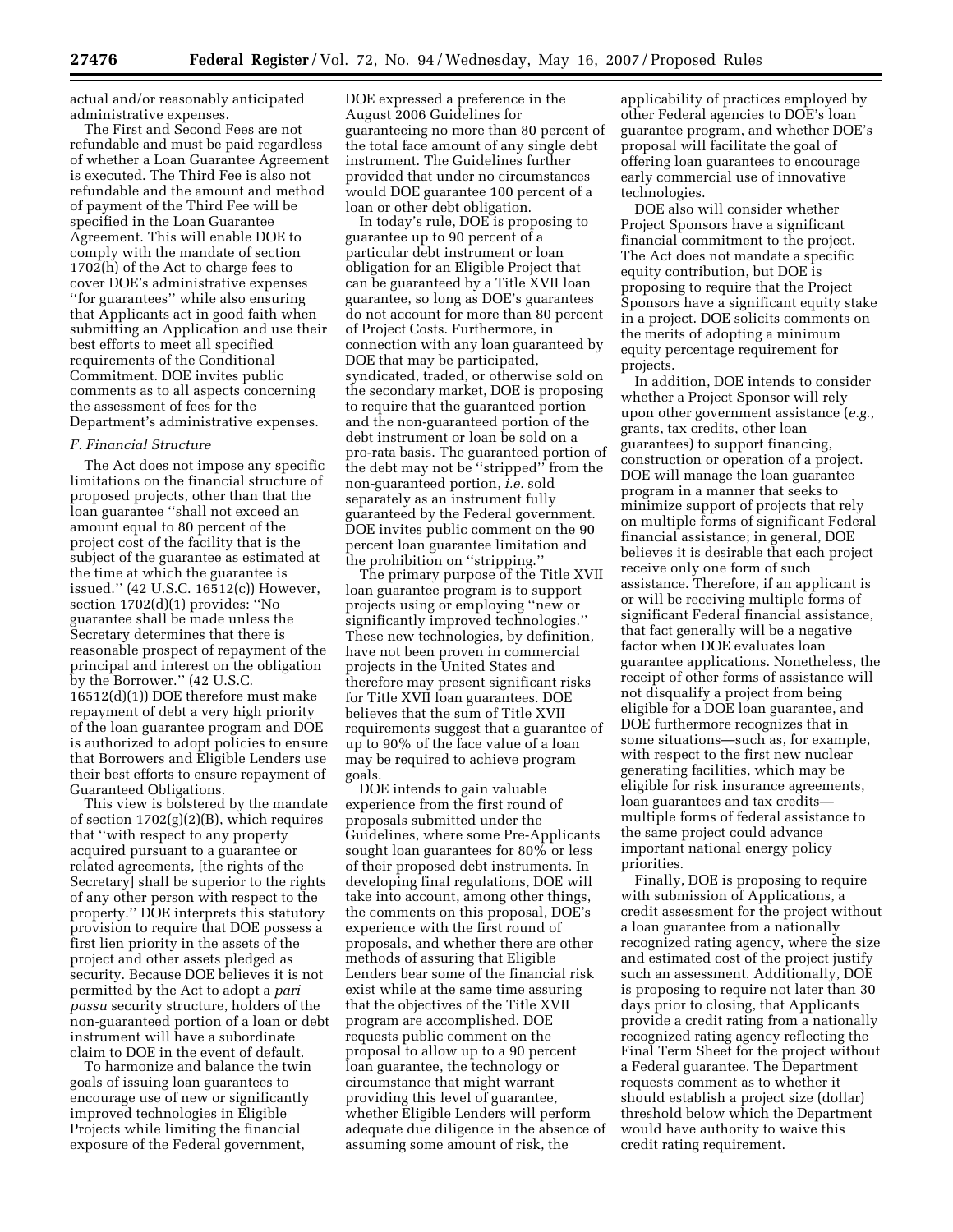# *G. Eligible Lenders*

In further support of DOE's objective to ensure full repayment of debt, consistent with section 20320(b)(2) of the CR, participating Eligible Lenders or other servicers must meet certain eligibility, monitoring, and performance requirements. These requirements, set forth in sections 609.2 and 609.11 of the proposed regulations, are intended to ensure that the Eligible Lender or other servicer has the financial wherewithal and appropriate experience and expertise to meet its fiduciary obligations in connection with the debt guaranteed by DOE. As provided in proposed section 609.11, Eligible Lenders or other servicers must exercise a high level of care and diligence in the review and evaluation of a project, and in enforcing the conditions precedent to all loan disbursements, as provided in the Loan Guarantee Agreement, Loan Agreement, and related documents, throughout the term of the Guaranteed Obligation. Moreover, as provided in proposed section 609.11, DOE also expects each Eligible Lender or other servicer to diligently perform its duties in the servicing and collection of the loan or other debt obligation as well as in ensuring that the collateral package securing the loan remains uncompromised. Proposed section 609.11 requires the Eligible Lender or other servicer to provide to DOE regular, periodic financial reports on the status and condition of the loan or other debt obligation, consistent with the terms of the Loan Guarantee Agreement. The Eligible Lender or other servicer is required to notify DOE promptly if it becomes aware of any problems or irregularities concerning the project or the ability of the Borrower to make payment on the loan or other debt obligations.

# *H. FCRA*

The Federal Credit Reform Act of 1990 (FCRA) provides that for any federal credit program, new direct loans and loan guarantees may not be made unless authority has been provided in appropriations Acts(s). *See* 2 U.S.C. 661c(b). Title XVII only authorizes future appropriations action. The Department does not understand section 1702(b) of the Act as constituting either budget authority or other authority to make any individual loan guarantee, as is required by FCRA. Thus, the Department reads the Act and FCRA in harmony, which means that while Title XVII authorizes DOE to carry out the loan guarantee program, the Department may not issue guarantees until it receives new budget authority or is

otherwise provided authority to make guarantees in an appropriations Act. While DOE notes that the Government Accountability Office has expressed disagreement with this interpretation, the Department intends to follow its own interpretation of Title XVII and FCRA in carrying out this program.

On February 15, 2007, President Bush signed the CR into law. The CR provides DOE with the necessary authority, consistent with FCRA and Title XVII section 1702, to guarantee, in the aggregate, up to \$4 billion in loans for Title XVII projects. The authority to issue guarantees, however, was limited to Borrowers who pay the applicable Credit Subsidy Costs.

### *I. Default and Audit Provisions*

Title XVII, sections 1702(g) and 1702(i), specifically require that DOE promulgate regulations to address default and audit requirements. (42 U.S.C. 16512(g), (i)) Sections 609.15 and 609.17, respectively, address these requirements. These provisions will apply to all loan guarantees issued under the Title XVII program, including those in response to the August 2006 Solicitation.

### *J. Tax Exempt Debt*

Section 103(a) of the Internal Revenue Code (IRC), 26 U.S.C. 103(a), provides that ''gross income'' does not include interest on any state or local bond, with certain exceptions. Section 149(b) of the IRC, 26 U.S.C. 149(b), however, provides that the section 103(a) exclusion from gross income ''shall not apply to a state or local bond if such bond is federally guaranteed.'' Section 149(b) in effect converts tax exempt debt to taxable debt when such debt is guaranteed by the Federal government. Accordingly, section 609.10 of today's proposed regulations prohibits DOE from directly or indirectly guaranteeing tax exempt obligations.

### *K. Full Faith and Credit*

Section 609.14 of the proposed regulations provides that the full faith and credit of the United States is pledged to the payment of all Guaranteed Obligations. It further provides that the guarantee shall be conclusive evidence that it has been properly obtained, that the underlying loan qualified for the guarantee, and that but for fraud or material misrepresentation by the Holder, is presumed to be valid, legal and enforceable. Section 609.14 is consistent with the model provision set forth in OMB Circular A–129, ''Policies for Federal Credit Programs and Non-Tax Receivables,'' as well as similar

provisions in the regulations governing a number of other federal credit programs. The Department maintains a strong interest in ensuring that the debt incurred in order to finance innovative projects eligible for Title XVII loan guarantees can be financed and sold in secondary markets and requests comment on whether the language of section 609.14 needs to be modified in order to accomplish this goal, while at the same time ensuring that the Federal Government is not exposed to undue financial risk because of fraud or misrepresentation.

### **III. Public Comment Procedures**

#### *A. Written Comments*

Interested persons are invited to participate in this proceeding by submitting data, views, and arguments. Written comments should be submitted to the address, and in the form, indicated in the **ADDRESSES** section of this Notice of Proposed Rulemaking. To help DOE review the comments, interested persons are asked to refer to specific proposed rule provisions, whenever possible.

If you submit information that you believe to be exempt by law from public disclosure, you should submit one complete copy, as well as one copy from which the information claimed to be exempt by law from public disclosure has been deleted. DOE is responsible for the final determination with regard to disclosure or nondisclosure of the information and for treating it in accordance with the DOE's Freedom of Information regulations (10 CFR 1004.11). It is DOE's intention to honor requests for nondisclosure of information by an Applicant or Project Sponsor to the extent permitted under applicable laws.

## *B. Public Meeting*

A public meeting will be held at the time, date, and place indicated in the **DATES** and **ADDRESSES** sections of this Notice of Proposed Rulemaking. Any person or representative of a group or class of persons who has an interest in this proposed rule may request an opportunity to make an oral presentation. A person wishing to speak must submit his or her request to make an oral presentation to the person and in the manner specified in the **DATES** section of this notice by 4:30 p.m. on the date specified for making such requests. The person should provide a daytime phone number where he or she can be reached. Each oral presentation will be limited to 20 minutes, unless the presiding official determines that the number of persons wishing to speak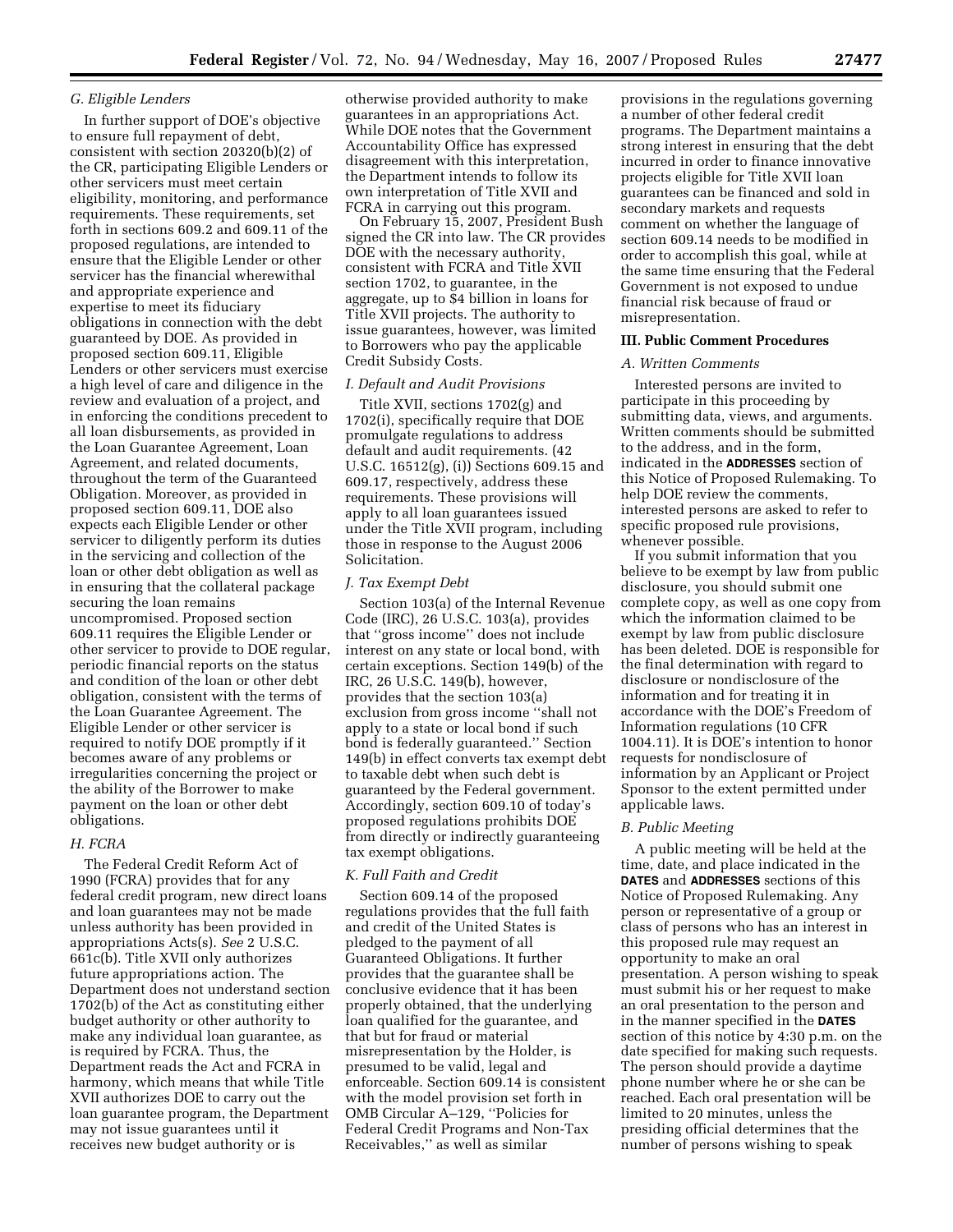warrants a different amount of time. Persons making oral presentations are requested to bring 3 copies of their prepared statement to the meeting and submit them to the registration desk.

DOE reserves the right to select the persons who will speak. DOE also reserves the right to schedule speakers' presentations and to establish the procedures for conducting the meeting. A DOE official will be designated to preside at the meeting. The meeting will not be a judicial or evidentiary-type hearing, but will be conducted in accordance with 42 U.S.C. 7191. Any further procedural rules for the conduct of the meeting will be announced by the presiding official.

A transcript of the meeting will be made, and the entire record of this rulemaking will be retained by DOE and made available as provided in the **ADDRESSES** section of this Notice of Proposed Rulemaking.

#### **IV. Regulatory Review**

#### *A. Executive Order 12866*

Today's proposed rule has been determined to be a significant regulatory action under Executive Order 12866, ''Regulatory Planning and Review,'' 58 FR 51735 (October 4, 1993). Accordingly, this action was subject to review under that Executive Order by the Office of Information and Regulatory Affairs at OMB.

#### *B. National Environmental Policy Act*

Through the issuance of this proposed rule, DOE is making no decision relative to the approval of a loan guarantee for a particular proposed project. DOE has, therefore, determined that publication of the proposed rule is covered under the Categorical Exclusion found at paragraph A.6 of Appendix A to Subpart D, 10 CFR Part 1021, which applies to the establishment of procedural rulemakings. Accordingly, neither an environmental assessment nor an environmental impact statement is required at this time. However, appropriate NEPA project review will be conducted prior to execution of a Loan Guarantee Agreement.

### *C. Regulatory Flexibility Act*

The Regulatory Flexibility Act (5 U.S.C. 601 *et seq.*) requires preparation of an initial regulatory flexibility analysis for any rule that by law must be proposed for public comment, unless the agency certifies that the rule, if promulgated, will not have a significant economic impact on a substantial number of small entities. As required by Executive Order 13272, ''Proper Consideration of Small Entities in

Agency Rulemaking,'' 67 FR 53461 (August 16, 2002), DOE published procedures and policies on February 19, 2003, to ensure that the potential impacts of its rules on small entities are properly considered during the rulemaking process (68 FR 7990). DOE has made its procedures and policies available on the Office of General [Counsel's Web site:](http://www.gc.doe.gov) *http:// www.gc.doe.gov*.

DOE is not obliged to prepare a regulatory flexibility analysis for this rulemaking because there is no requirement to publish a general notice of proposed rulemaking for loan guarantee rules under the Administrative Procedure Act (5 U.S.C. 553).

### *D. Paperwork Reduction Act*

Proposed sections 609.4 and 609.6 provide that Pre-Applications and Applications for loan guarantees submitted to DOE in response to a solicitation must contain certain information. This information will be used by DOE to determine if a project sponsor who submits a Pre-Application will be invited to submit an Application for a loan guarantee; to determine if a project is eligible for a loan guarantee; and to evaluate Applications under criteria specified in the proposed rule. Proposed § 609.17 provides that borrowers must submit to DOE annual project performance reports and audited financial statements along with other information. DOE will use this information to evaluate the progress of projects for which loan guarantees are issued. DOE has submitted this collection of information to the Office of Management and Budget for approval pursuant to the Paperwork Reduction Act of 1995 (44 U.S.C. 3501 *et seq.*) and the procedures implementing that Act, 5 CFR 1320.1 *et seq.* 

DOE estimates that the annual reporting and recordkeeping burden for this collection of information will be 13,000 hours per year at a total annual cost of \$1,750,000. Burden means the total time, effort, or financial resources expended by persons to generate, maintain, retain, or disclose or provide information to or for a federal agency. An agency may not conduct or sponsor, and a person is not required to respond to a collection of information unless it displays a currently valid OMB control number.

Interested persons are invited to submit comments to OMB addressed to: Department of Energy Desk Officer, Office of Information and Regulatory Affairs, OMB, 725 17th Street, NW., Washington, DC 20503. Persons submitting comments to OMB also are

requested to send a copy to the DOE contact person at the address given in the **ADDRESSES** section of this notice. OMB is particularly interested in comments on: (1) The necessity of the proposed information collection requirements, including whether the information will have practical utility; (2) the accuracy of DOE's estimates of the burden; (3) ways to enhance the quality, utility, and clarity of the information to be maintained; and (4) ways to minimize the burden of the requirements on respondents.

# *E. Unfunded Mandates Reform Act of 1995*

Title II of the Unfunded Mandates Reform Act of 1995 (Act) (2 U.S.C. 1531 *et seq.*) requires each federal agency, to the extent permitted by law, to prepare a written assessment of the effects of any federal mandate in an agency rule that may result in the expenditure by state, local, and tribal governments, in the aggregate, or by the private sector, of \$100 million or more (adjusted annually for inflation) in any one year. The Act also requires a federal agency to develop an effective process to permit timely input by elected officials of state, tribal, or local governments on a proposed ''significant intergovernmental mandate,'' and requires an agency plan for giving notice and opportunity to provide timely input to potentially affected small governments before establishing any requirements that might significantly or uniquely affect small governments.

The term "federal mandate" is defined in the Act to mean a federal intergovernmental mandate or a federal private sector mandate (2 U.S.C. 658(6)). Although the rule will impose certain requirements on non-federal governmental and private sector applicants for loan guarantees, the Act's definitions of the terms ''federal intergovernmental mandate'' and ''federal private sector mandate'' exclude, among other things, any provision in legislation, statute, or regulation that is a condition of federal assistance or a duty arising from participation in a voluntary program (2 U.S.C. 658(5) and (7), respectively). Today's rule establishes requirements that persons voluntarily seeking loan guarantees for projects that would use certain new and improved energy technologies must satisfy as a condition of a federal loan guarantee. Thus, the rule falls under the exceptions in the definitions of ''federal intergovernmental mandate'' and ''federal private sector mandate'' for requirements that are a condition of federal assistance or a duty arising from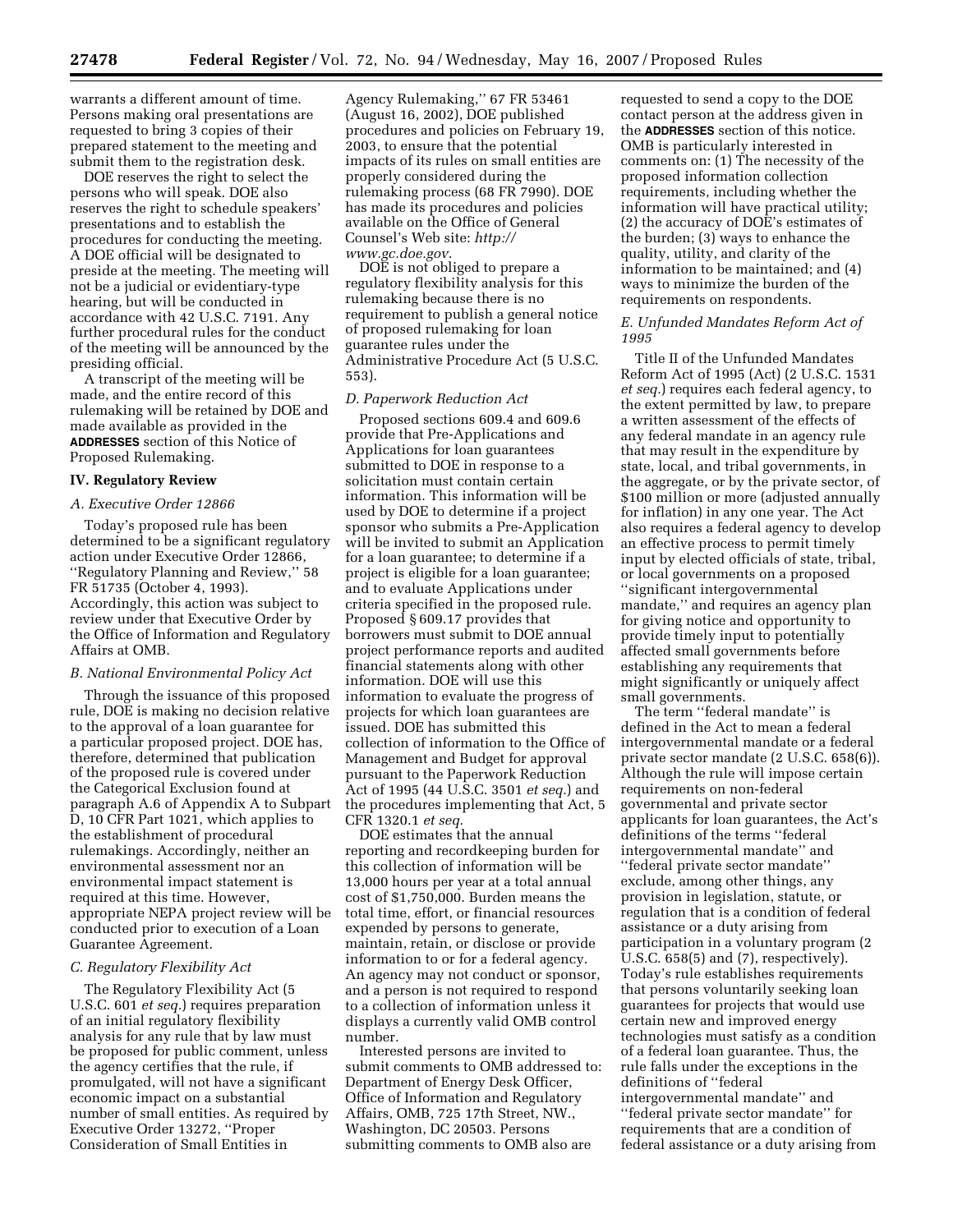participation in a voluntary program. The Act does not apply to this rulemaking.

# *F. Treasury and General Government Appropriations Act, 1999*

Section 654 of the Treasury and General Government Appropriations Act, 1999 (Pub. L. 105–277) requires Federal agencies to issue a Family Policymaking Assessment for any proposed rule that may affect family well being. The proposed rule would not have any impact on the autonomy or integrity of the family as an institution. Accordingly, DOE has concluded that it is not necessary to prepare a Family Policymaking Assessment.

#### *G. Executive Order 13132*

Executive Order 13132, ''Federalism,'' 64 FR 43255 (August 4, 1999) imposes certain requirements on agencies formulating and implementing policies or regulations that preempt State law or that have federalism implications. Agencies are required to examine the constitutional and statutory authority supporting any action that would limit the policymaking discretion of the States and carefully assess the necessity for such actions. DOE has examined this proposed rule and has determined that it would not preempt State law and would not have a substantial direct effect on the States, on the relationship between the national government and the States, or on the distribution of power and responsibilities among the various levels of government. No further action is required by Executive Order 13132.

#### *H. Executive Order 12988*

With respect to the review of existing regulations and the promulgation of new regulations, section 3(a) of Executive Order 12988, ''Civil Justice Reform,'' 61 FR 4729 (February 7, 1996), imposes on Executive agencies the general duty to adhere to the following requirements: (1) Eliminate drafting errors and ambiguity; (2) write regulations to minimize litigation; and (3) provide a clear legal standard for affected conduct rather than a general standard and promote simplification and burden reduction. With regard to the review required by section 3(a), section 3(b) of Executive Order 12988 specifically requires that Executive agencies make every reasonable effort to ensure that the regulation: (1) Clearly specifies the preemptive effect, if any; (2) clearly specifies any effect on existing Federal law or regulation; (3) provides a clear legal standard for affected conduct while promoting

simplification and burden reduction; (4) specifies the retroactive effect, if any; (5) adequately defines key terms; and (6) addresses other important issues affecting clarity and general draftsmanship under any guidelines issued by the Attorney General. Section 3(c) of Executive Order 12988 requires Executive agencies to review regulations in light of applicable standards in section 3(a) and section 3(b) to determine whether they are met or it is unreasonable to meet one or more of them. DOE has completed the required review and determined that, to the extent permitted by law, the proposed rule meets the relevant standards of Executive Order 12988.

# *I. Treasury and General Government Appropriations Act, 2001*

The Treasury and General Government Appropriations Act, 2001 (44 U.S.C. 3516 note) provides for agencies to review most disseminations of information to the public under guidelines established by each agency pursuant to general guidelines issued by OMB.

OMB's guidelines were published at 67 FR 8452 (February 22, 2002), and DOE's guidelines were published at 67 FR 62446 (October 7, 2002). DOE has reviewed today's proposed rule under the OMB and DOE guidelines and has concluded that it is consistent with applicable policies in those guidelines.

## *J. Executive Order 13211*

Executive Order 13211, ''Actions Concerning Regulations That Significantly Affect Energy Supply, Distribution, or Use,'' 66 FR 28355 (May 22, 2001) requires Federal agencies to prepare and submit to the OMB, a Statement of Energy Effects for any proposed significant energy action. A ''significant energy action'' is defined as any action by an agency that promulgated or is expected to lead to promulgation of a final rule, and that: (1) Is a significant regulatory action under Executive Order 12866, or any successor order; and (2) is likely to have a significant adverse effect on the supply, distribution, or use of energy, or (3) is designated by the Administrator of OIRA as a significant energy action. For any proposed significant energy action, the agency must give a detailed statement of any adverse effects on energy supply, distribution, or use should the proposal be implemented, and of reasonable alternatives to the action and their expected benefits on energy supply, distribution, and use. Today's regulatory action would not have a significant adverse effect on the supply, distribution, or use of energy

and is therefore not a significant energy action. Accordingly, DOE has not prepared a Statement of Energy Effects.

#### **List of Subjects in 10 CFR Part 609**

Administrative practice and procedure, Energy, Loan programs, and Reporting and recordkeeping requirements.

Issued in Washington, DC, on May 10, 2007.

#### **James T. Campbell,**

*Acting Chief Financial Officer.*  For the reasons stated in the Preamble, DOE proposes to amend chapter II of title 10 of the Code of Federal Regulations by adding a new

# **PART 609—LOAN GUARANTEES FOR PROJECTS THAT EMPLOY INNOVATIVE TECHNOLOGIES**

Sec.<br>609.1 Purpose and Scope.

part 609 as set forth below.

- 609.2 Definitions.
- 609.3 Solicitations.<br>609.4 Submission of
- Submission of Pre-Applications.
- 609.5 Evaluation of Pre-Applications.<br>609.6 Submission of Applications.
- Submission of Applications.
- 609.7 Programmatic, Technical and
- Financial Evaluation of Applications. 609.8 Term Sheets and Conditional Commitments.
- 609.9 Closing on the Loan Guarantee Agreement.
- 609.10 Loan Guarantee Agreement.
- 609.11 Lender Eligibility, Monitoring and Performance Requirements.
- 609.12 Project Costs.
- 609.13 Principal and Interest Assistance Contract.
- 609.14 Full Faith and Credit and Incontestability.
- 609.15 Default, Demand, Payment, and Collateral Liquidation.
- 609.16 Perfection of Liens and Preservation of Collateral.
- 609.17 Audit and Access to Records.
- 609.18 Deviations.

**Authority:** 42 U.S.C. 7254, 16511–16514.

### **§ 609.1 Purpose and Scope.**

(a) This part sets forth the policies and procedures that DOE uses for receiving, evaluating, and, after consultation with the Department of the Treasury, approving applications for loan guarantees to support Eligible Projects under Title XVII of the Energy Policy Act of 2005.

(b) Except as set forth in paragraph (c) of this section, this part applies to all Pre-Applications, Applications, Conditional Commitments and Loan Guarantee Agreements to support Eligible Projects under Title XVII of the Energy Policy Act of 2005.

(c)(1) This part shall not apply to any Pre-Applications, Applications, Conditional Commitments or Loan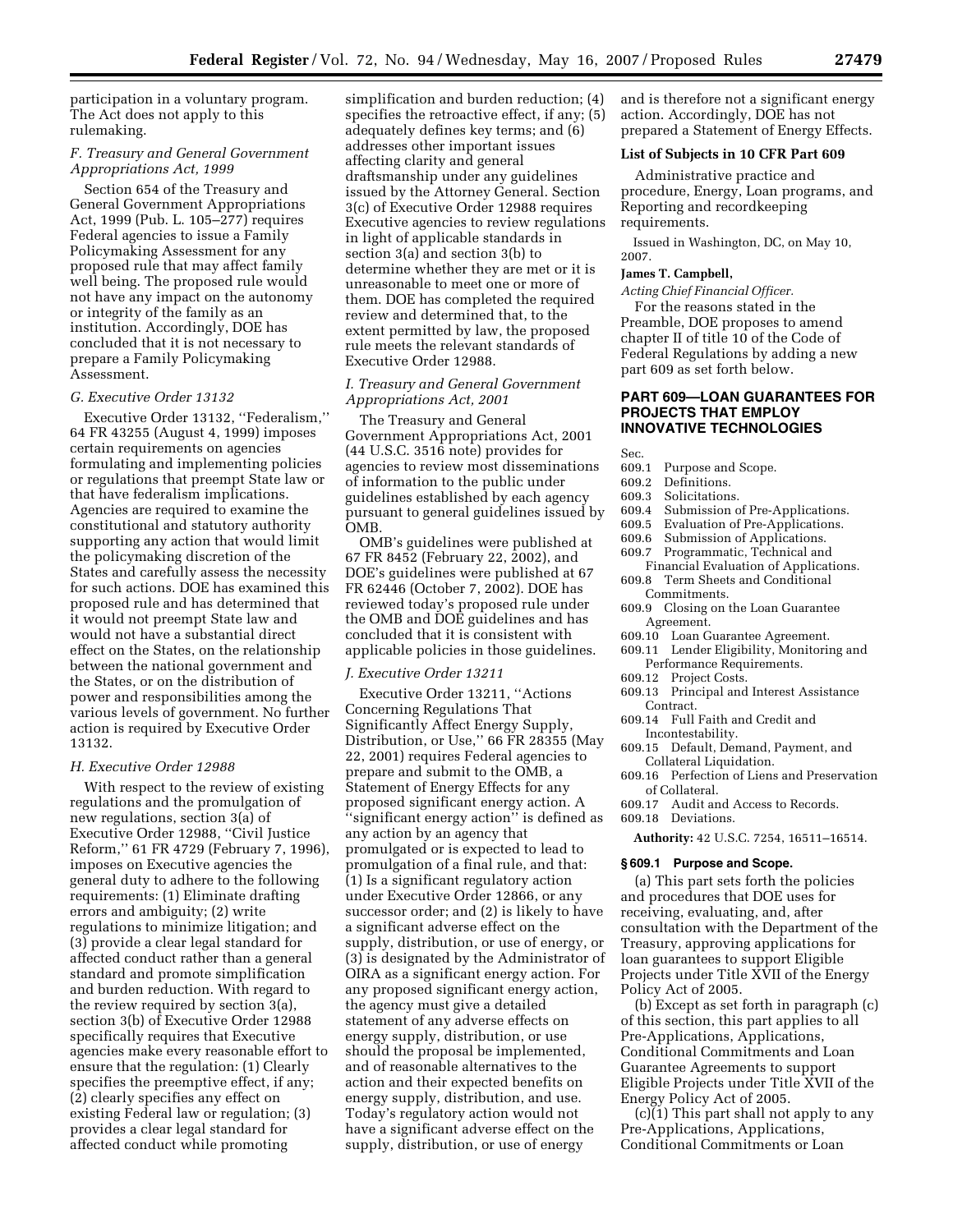Guarantee Agreements under the Guidelines issued by DOE on August 8, 2006, which were published in the **Federal Register** on August 14, 2006 (71 FR 46451) and the solicitation issued on August 8, 2006 under Title XVII of the Energy Policy Act of 2005, provided the Pre-Application is accepted under the Guidelines and an Application is invited pursuant to such Pre-Application no later than December 31, 2007.

(2) Notwithstanding paragraph (c)(1) of this section, §§ 609.15 and 609.17 shall apply to any Loan Guarantee Agreement entered into pursuant to or in response to DOE's August 8, 2006 solicitation.

(3) Notwithstanding paragraph (c)(1) of this section, DOE and any Applicant who submitted an Application under the August 8, 2006 solicitation may agree to make additional provisions of this part applicable to the particular project.

(d) Part 1024 of chapter X of title 10 of the Code of Federal Regulations shall not apply to actions taken under this part.

# **§ 609.2 Definitions.**

*Act* means Title XVII of the Energy Policy Act of 2005 (42 U.S.C. 16511– 16514).

*Administrative Cost of Issuing a Loan Guarantee* means the total of all administrative expenses that DOE incurs during:

(1) The evaluation of a Pre-Application and an Application for a loan guarantee;

(2) The offering of a Term Sheet, executing the Conditional Commitment, negotiation, and closing of a Loan Guarantee Agreement; and

(3) The servicing and monitoring of a Loan Guarantee Agreement, including during the construction, startup, commissioning, shakedown, and operational phases of an Eligible Project, and the potentially higher costs of servicing and monitoring trouble loans.

*Applicant* means any person, firm, corporation, company, partnership, association, society, trust, joint venture, joint stock company, or other business entity or governmental non-Federal entity that has submitted an Application to DOE and has the authority to enter into a Loan Guarantee Agreement with DOE under the Act.

*Application* means a comprehensive written submission in response to a solicitation or a written invitation from DOE to apply for a loan guarantee.

*Borrower* means any Applicant who enters into a Loan Guarantee Agreement with DOE and issues Guaranteed Obligations.

*Commercial Technology* means a technology in general use in the commercial marketplace in the United States, but does not include a technology solely by use of such technology in a demonstration project funded by DOE. A technology is in general use if it: [Alternative 1: Has been ordered for, installed in, or used in five or more projects in the United States] [Alternative 2: Has been in operation in a commercial project in the United States for a period of five years, as measured beginning on the date the technology was commission on a project.]

*Conditional Commitment* means a Term Sheet offered by DOE and accepted by the Applicant, with the understanding of the parties that the Applicant thereafter satisfies all specified and precedent funding obligations, and all other contractual, statutory, regulatory or other requirements. A Conditional Commitment imposes no obligation on the Secretary to execute the Loan Guarantee Agreement.

*Contracting Officer* means the Secretary of Energy or a DOE official authorized by the Secretary to enter into, administer and/or terminate contracts on behalf of DOE.

*Credit Subsidy Cost* has the same meaning as ''cost of a loan guarantee'' in section 502(5)(C) of the Federal Credit Reform Act of 1990 (2 U.S.C. 661a(5)(C)), which is the net present value, at the time the Loan Guarantee Agreement is executed, of the following estimated cash flows:

(1) Payments by the Government to cover defaults and delinquencies, interest subsidies, or other payments; less

(2) Payments to the Government including origination and other fees, penalties, and recoveries; including the effects of changes in loan or debt terms resulting from the exercise by the Borrower, Eligible Lender or other Holder of an option included in the Loan Guarantee Agreement Fees paid to DOE pursuant to Section 1702(h) to cover the applicable administrative expenses for the loan guarantee are excluded from the calculation.

*DOE* means the United States Department of Energy.

*Eligible Lender* means:

(1) Any person or legal entity formed for the purpose of, or engaged in the business of, lending money, including, but not limited to, commercial banks, savings and loan institutions, insurance companies, factoring companies, investment banks, institutional investors, venture capital investment companies, trusts, or other entities

designated as trustees or agents acting on behalf of bondholders or other lenders; and

(2) Any person or legal entity that meets the requirements of § 609.11 of this part, as determined by DOE.

*Eligible Project* means a project located in the United States that employs a New or Significantly Improved Technology that is not a commercial technology, and that meets all applicable requirements of section 1703 of the Act (42 U.S.C. 16513), the applicable solicitation and this part.

*Guaranteed Obligation* means any loan or other debt obligation of the Borrower for an Eligible Project for which DOE guarantees any part of the payment of principal and interest under a Loan Guarantee Agreement entered into pursuant to the Act.

*Holder* means any person or legal entity that owns a Guaranteed Obligation or has lawfully succeeded in due course to all or part of the rights, title, and interest in a Guaranteed Obligation, including any nominee or trustee empowered to act for the Holder or Holders.

*Loan Agreement* means a written agreement between a Borrower and an Eligible Lender or other Holder containing the terms and conditions under which the Eligible Lender or other Holder will make loans to the Borrower to start and complete an Eligible Project.

*Loan Guarantee Agreement* means a written agreement that, when entered into by DOE and a Borrower, an Eligible Lender or other Holder, pursuant to the Act, establishes the obligation of DOE to guarantee the payment of principal and interest on specified Guaranteed Obligations of a Borrower to Eligible Lenders or other Holders subject to the terms and conditions specified in the Loan Guarantee Agreement.

*New or Significantly Improved Technology* means a technology concerned with the production, consumption or transportation of energy, and that has either only recently been discovered or learned, or that involves or constitutes one or more meaningful and important improvements in the productivity or value of the technology.

*Pre-Application* means a written submission in response to a DOE solicitation that broadly describes the project proposal, including the proposed role of a DOE loan guarantee in the project, and the eligibility of the project to receive a loan guarantee under the Act and this part.

*Project Costs* means those costs, including escalation and contingencies, that are to be expended or accrued by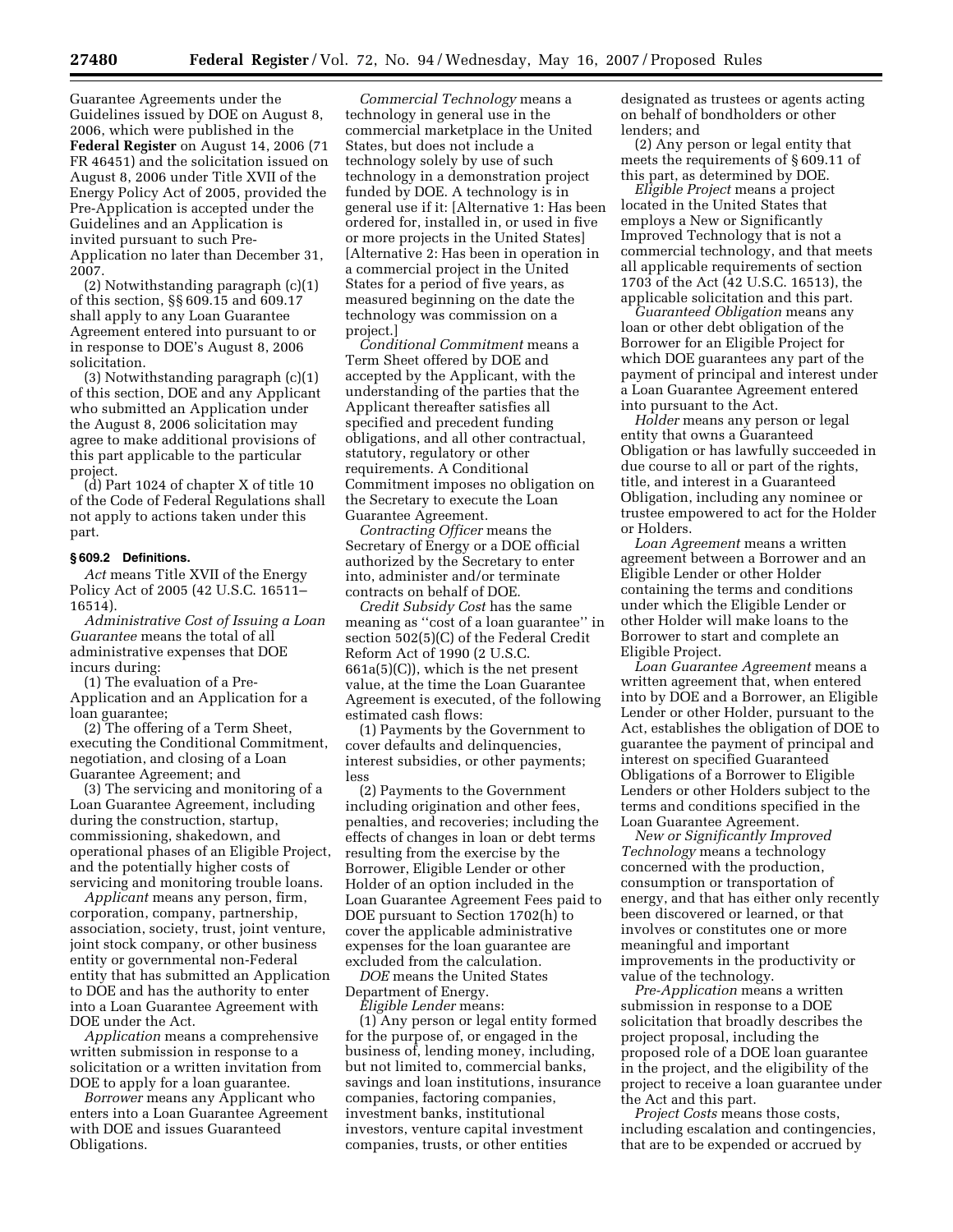Borrower and are necessary, reasonable, customary and directly related to the design, engineering, financing, construction, startup, commissioning and shakedown of an Eligible Project, as specified in § 609.12 of this part. Project costs do not include costs for the items set forth in § 609.12(c) of this part.

*Project Sponsor* means any person, firm, corporation, company, partnership, association, society, trust, joint venture, joint stock company or other business entity that assumes substantial responsibility for the development, financing, and structuring of a project eligible for a loan guarantee and, if not the Applicant, owns or controls, by itself and/or through individuals in common or affiliated business entities, a five percent or greater interest in the proposed Eligible Project, or the Applicant.

*Secretary* means the Secretary of Energy or a duly authorized designee or successor in interest.

*Term Sheet* means an offering document issued by DOE that specifies the general terms and conditions under which DOE anticipates that it may guarantee payment of principal and accrued interest on specified loans or other debt obligations of a Borrower in connection with an Eligible Project. A Term Sheet is not a loan Guarantee Agreement and imposes no obligation on the Secretary to execute a Loan Guarantee Agreement.

*United States* means the several states, the District of Columbia, the Commonwealth of Puerto Rico, the Virgin Islands, Guam, American Samoa or any territory or possession of the United States of America.

### **§ 609.3 Solicitations.**

(a) DOE may issue solicitations to invite the submission of Pre-Applications or Applications for loan guarantees for Eligible Projects. DOE must issue a solicitation before proceeding with other steps in the loan guarantee process including issuance of a loan guarantee.

(b) Each solicitation must include, at a minimum, the following information:

(1) The dollar amount of loan guarantee authority potentially being made available by DOE in that solicitation;

(2) The place and time for response submission;

(3) The name and address of the DOE representative whom a potential Project Sponsor may contact to receive further information and a copy of the solicitation;

(4) The form, format, and page limits applicable to the response submission;

(5) The amount of the application fee (First Fee), if any, that will be required;

(6) The programmatic, technical, financial and other factors the Secretary will use to evaluate response submissions, and the relative weightings that DOE will use when evaluating those factors; and

(7) Such other information as DOE may deem appropriate.

#### **§ 609.4 Submission of Pre-Applications.**

In response to a solicitation requesting the submission of Pre-Applications, either Project Sponsors or Applicants may submit Pre-Applications to DOE. Pre-Applications must meet all requirements specified in the solicitation and this part. Only one Pre-Application may be submitted per project. At a minimum, each Pre-Application must contain all of the following:

(a) A cover page signed by an individual with full authority to bind the Project Sponsor or Applicant that attests to the accuracy of the information in the Pre-Application, and that binds the Project Sponsor(s) or Applicant to the commitments made in the Pre-Application;

(b) An executive summary briefly encapsulating the key project features and attributes of the proposed project;

(c) A business plan which includes an overview of the proposed project, including:

(1) A description of the Project Sponsor, including all entities involved, and its experience in project investment, development, construction, operation and maintenance;

(2) A description of the new or significantly improved technology to be employed in the project, including:

(i) A report detailing its successes and failures during the pilot and demonstration phases;

(ii) The technology's commercial applications;

(iii) The significance of the technology to energy use or emission control;

(iv) How and why the technology is "new" or "significantly improved" compared to technology already in general use in the commercial marketplace in the United States;

(v) The owners or controllers of the intellectual property incorporated in and utilized by such technologies; and

(vi) The manufacturer(s) and licensee(s), if any, authorized to make the technology available in the United States, the potential for replication of commercial use of the technology in the United States, and whether and how the technology is or will be made available in the United States for further commercial use.

(3) The estimated amount, in reasonable detail, of the total Project Costs;

(4) The timeframe required for construction and commissioning of the project; and

(5) A description of any primary offtake or other revenue-generating agreements that will provide the primary sources of revenues for the project, including repayment of the debt obligations for which loan a guarantee is sought.

(d) A financing plan overview describing:

(1) The amount of equity to be invested and the sources of such equity;

(2) The amount of the total debt obligations to be incurred and the funding sources of all such debt:

(3) The amount of the Guaranteed Obligation as a percentage of total project debt; and as a percentage of that total project cost; and

(4) A financial model detailing the investments in and the cash flows generated and anticipated from the project over the project's expected lifecycle, including a complete explanation of the facts, assumptions, and methodologies in the financial model.

(e) An explanation of what estimated impact the loan guarantee will have on the interest rate, debt term, and overall financial structure of the project;

(f) A copy of a commitment letter from an Eligible Lender or other Holder expressing its commitment to provide the required debt financing necessary to construct and fully commission the project;

(g) A copy of the equity commitment letter(s) from each of the Project Sponsors and a description of the sources for such equity;

(h) An overview of how the project complies with the eligibility requirements in section 1703 of the Act (42 U.S.C. 16513);

(i) An outline of the potential environmental impacts of the project and how these impacts will be mitigated;

(j) A description of the anticipated air pollution and/or anthropogenic greenhouse gas reduction benefits and how these benefits will be measured and validated;

(k) A list of all of the requirements contained in this part and the solicitation and where in the Pre-Application these requirements are addressed; and

(l) A commitment to pay the Application fee (First Fee), if invited to submit an Application.

# **§ 609.5 Evaluation of Pre-Applications.**

(a) Where Pre-Applications are requested in a solicitation, DOE will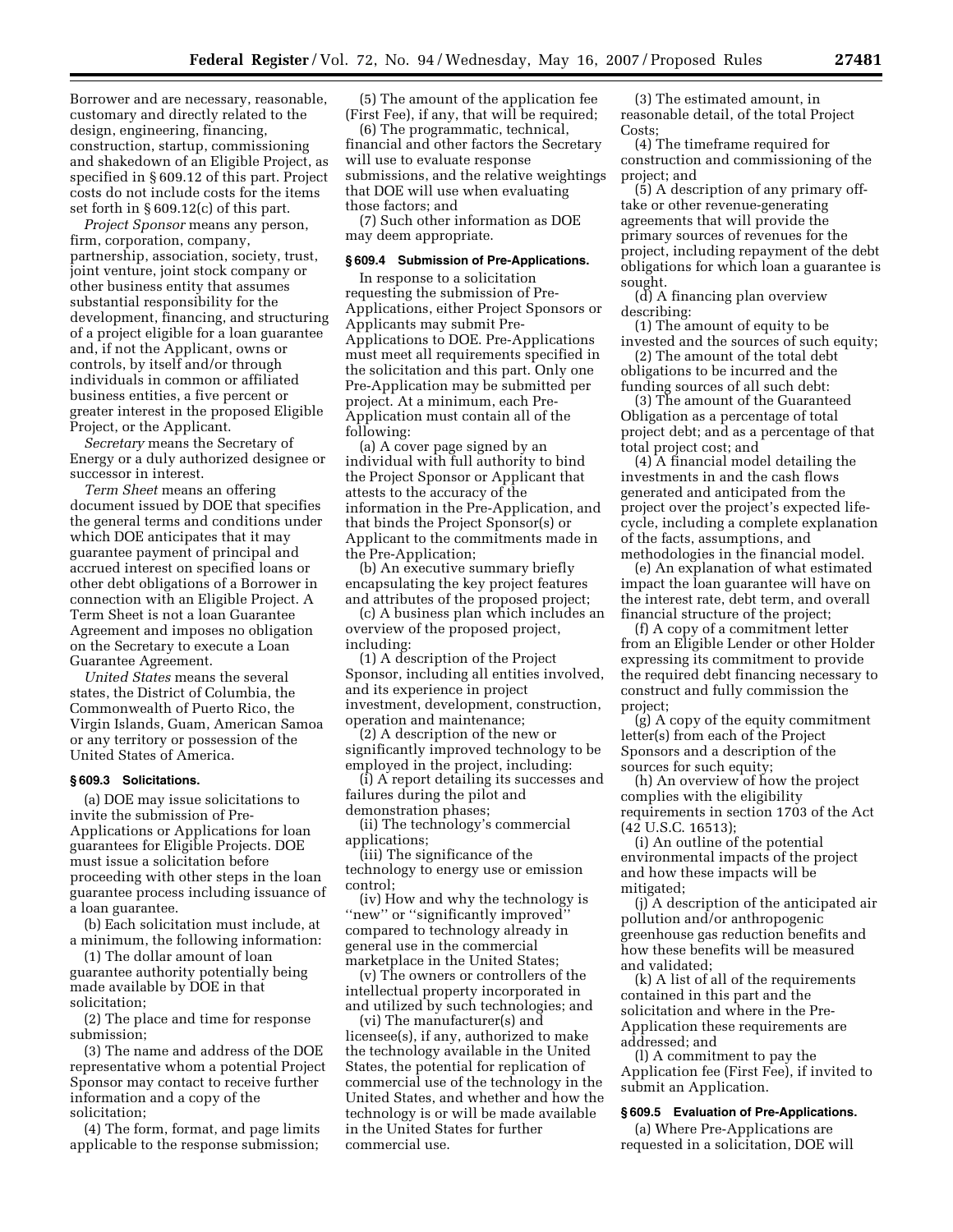conduct an initial review of the Pre-Application to determine whether: (1) The proposal is for an Eligible Project;

(2) The submission contains the information required by § 609.4 of this part; and

(3) The submission meets all other requirements of the applicable solicitation.

(b) If a Pre-Application fails to meet the requirements of paragraph (a) of this section, DOE may deem it nonresponsive and eliminate it from further review. DOE will notify any Project Sponsor whose Pre-Application has been eliminated from further review under this subsection.

(c) If DOE deems a Pre-Application responsive, DOE will evaluate the commercial viability of the proposed project, the technology to be employed in the project, relevant experience of the principal(s) and the financial capability of the Project Sponsor (including personal and/or business credit information of the principal(s)) to determine if there is sufficient information in the Pre-Application to assess the technical and commercial viability of the proposed project and/or the financial capability of the Project Sponsor and to assess other aspects of the Pre-Application. DOE may ask for additional information from the Project Sponsor during the review process and may request one or more meetings with the Project Sponsor.

(d) After reviewing a Pre-Application and other information acquired under paragraph (c) of this section, DOE may provide a written response to the Project Sponsor or Applicant either inviting the Applicant to submit an Application for a loan guarantee and specifying the amount of the Application filing fee or advising the Project Sponsor that the project proposal will not receive further consideration. Neither the Pre-Application nor any written or other feedback that DOE may provide in response to the Pre-Application eliminates the requirement for an Application.

(e) No response by DOE to, or communication by DOE with, a Project Sponsor, or an Applicant submitting a Pre-Application or subsequent Application shall impose any obligation on DOE to issue a loan guarantee for a project.

#### **§ 609.6 Submission of Applications.**

(a) In response to a solicitation or written invitation to submit an Application, an Applicant submitting an Application must meet all requirements and provide all information specified in the solicitation and/or invitation and

this part. There may be only one Applicant per project.

(b) An Application must include, at a minimum, the following information and materials:

(1) A completed Application form signed by an individual with full authority to bind the Applicant and the Project Sponsors;

(2) Payment of the Application filing fee (First Fee) for the Pre-Application, if any, and Application phase;

(3) A detailed description of all material amendments, modifications, and additions made to the information and documentation provided in the Pre-Application, if a Pre-Application was requested in the solicitation, including any changes in the proposed project's financing structure or terms;

(4) A description of how and to what measurable extent the project avoids, reduces, or sequesters air pollutants and/or anthropogenic emissions of greenhouse gases, including how to measure and verify those benefits;

(5) A description of the nature and scope of the proposed project, including:

(i) Key milestones;

(ii) Location of the project;

(iii) Identification and commercial feasibility of the new or significantly improved technology(ies) to be employed in the project;

(iv) How the Applicant intends to employ such technology(ies) in the project; and

(v) How the Applicant intends to assure the further commercial availability of the technology(ies) in the United States.

(6) A detailed explanation of how the proposed project qualifies as an Eligible Project;

(7) A detailed estimate of the estimated total Project Costs together with a description of the methodology and assumptions used;

(8) A detailed description of the engineering and design contractor(s), construction contractor(s), equipment supplier(s), and construction schedules for the project, including major activity and cost milestones as well as the performance guarantees, performance bonds, liquidated damages provisions, and equipment warranties to be provided;

(9) A detailed description of the operations and maintenance provider(s), the plant operating plan, estimated staffing requirements, parts inventory, major maintenance schedule, estimated annual downtime, and performance guarantees and related liquidated damage provisions, if any;

(10) A description of the management plan of operations to be employed in

carrying out the project, and information concerning the management experience of each officer or key person associated with the project;

(11) A detailed description of the project decommissioning, deconstruction, and disposal plan, and the anticipated costs associated therewith;

(12) An analysis of the market for any product to be produced by the project, including relevant economics justifying the analysis, and copies of any contractual agreements for the sale of these products or assurance of the revenues to be generated from sale of these products;

(13) A detailed description of the overall financial plan for the proposed project, including all sources and uses of funding, equity, and debt, and the liability of parties associated with the project over the term of the Loan Guarantee Agreement;

(14) A copy of all material agreements, whether entered into or proposed, relevant to the investment, design, engineering, financing, construction, startup commissioning, shakedown, operations and maintenance of the project;

(15) A copy of the financial closing checklist for the equity and debt;

(16) Applicant's business plan on which the project is based and Applicant's financial model presenting project *pro forma* statements for the proposed term of the Guaranteed Obligations including income statements, balance sheets, and cash flows. All such information and data must include assumptions made in their preparation and the range of revenue, operating cost, and credit assumptions considered;

(17) Financial statements for the past three years, or less if the Applicant has been in operation less than three years, that have been audited by an independent certified public accountant, including all associated notes, as well as interim financial statements and notes for the current fiscal year, of Applicant and parties providing Applicant's financial backing, together with business and financial interests of controlling or commonly controlled organizations or persons, including parent, subsidiary and other affiliated corporations or partners of the Applicant;

(18) A copy of all legal opinions, and other material reports, analyses, and reviews related to the project;

(19) An independent engineering report prepared by an engineer with experience in the industry and familiarity with similar projects. The report should address: The project's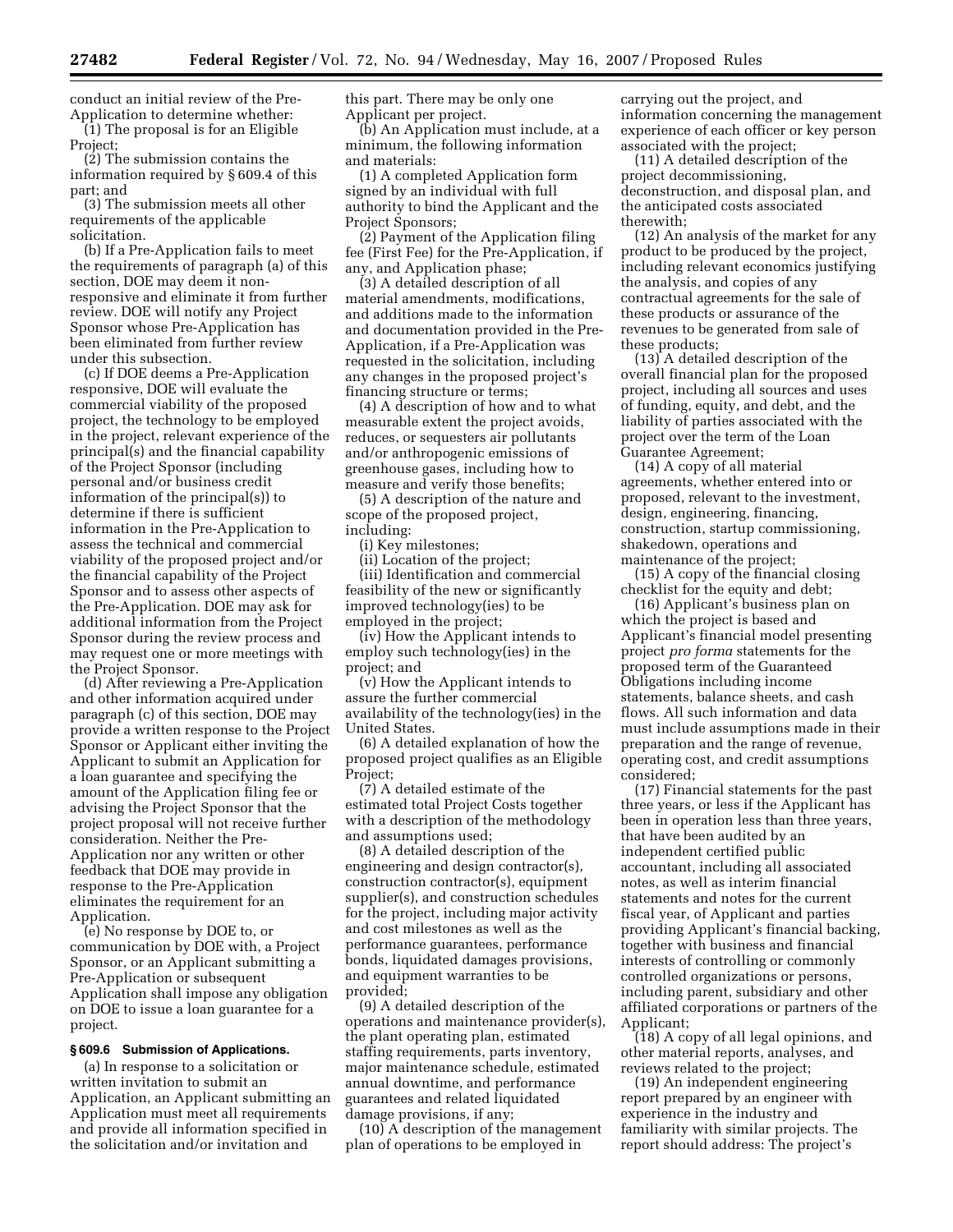siting and permitting, engineering and design, contractual requirements, environmental compliance, testing and commissioning and operations and maintenance.

(20) Credit history of the Applicant and, if appropriate, any party who owns or controls, by itself and/or through individuals in common or affiliated business entities, a five percent or greater interest in the project or the Applicant;

(21) A credit assessment, for the project without a loan guarantee from a nationally recognized rating agency, where the size and estimated cost of the project justify such an assessment;

(22) A list showing the status of and estimated completion date of Applicant's required project-related applications or approvals for Federal, state, and local permits and authorizations to site, construct, and operate the project;

(23) A report containing an analysis of the potential environmental impacts of the project that will enable DOE to assess whether the project will comply with all applicable environmental requirements, and that will enable DOE to undertake and complete any necessary reviews under the National Environmental Policy Act of 1969;

(24) A listing and description of assets associated, or to be associated, with the project and any other asset that will serve as collateral for the Guarantee Obligations, including appropriate data as to the value of the assets and the useful life of any physical assets. With respect to real property assets listed, an appraisal that is consistent with the ''Uniform Standards of Professional Appraisal Practice,'' promulgated by the Appraisal Standards Board of the Appraisal Foundation, and performed by licensed or certified appraisers, is required;

(25) An analysis demonstrating that, at the time of the Application, there is a reasonable prospect that Borrower will be able to repay the Guarantee Obligations (including interest) according to their terms, and a complete description of the operational and financial assumptions and methodologies on which this demonstration is based;

(26) Written affirmation from an officer of the Eligible Lender or other Holder confirming that it is in good standing with DOE's and other Federal agencies' loan guarantee programs;

(27) A list of all of the requirements contained in this part and the solicitation and where in the Application these requirements are addressed;

(28) A statement from the Applicant that it believes that there is ''reasonable prospect'' that the Guaranteed Obligations will be fully paid from project revenue; and

(29) Any other information requested in the invitation to submit an Application or requests from DOE in order to clarify an Application;

(c) DOE will not consider any Application complete unless the Applicant has paid the First Fee and the Application is signed by the appropriate entity or entities with the authority to bind the Applicant to the commitments and representations made in the Application.

### **§ 609.7 Programmatic, Technical and Financial Evaluation of Applications.**

(a) In reviewing completed Applications, and in prioritizing and selecting those to whom a Term Sheet should be offered, DOE will apply the criteria set forth in the Act, the applicable solicitation, and this part. Concurrent with its review process, DOE will consult with the Secretary of the Treasury regarding the terms and conditions of the potential loan guarantee. Applications will be denied if:

(1) The project will be built or operated outside the United States;

(2) The project does not avoid, reduce, or sequester air pollutants or anthropogenics emissions of greenhouse gases;

(3) The project is not ready to be employed commercially in the United States, cannot be replicated, cannot yield a commercially viable product or service in the use proposed in the project, does not have the potential to be employed in other commercial projects in the United States, and is not or will not be available for further commercial use in the United States;

(4) The entity or person issuing the loan or other debt obligations subject to the loan guarantee is not an Eligible Lender or other Holder, as defined in Section 609.11 of this part;

(5) The project is for demonstration, research, or development; or

(6) The applicant will not provide a significant equity contribution.

(b) In evaluating Applications, DOE will consider the following factors:

(1) To what measurable extent the project avoids, reduces, or sequesters air pollutants or anthropogenic emissions of greenhouses gases;

(2) To what extent the new or significantly improved technology to be employed in the project, as compared to commercial technology in general service in the United States, is ready to be employed commercially in the

United States, can be replicated, yields a commercial viable project or service in the use proposed in the project, has potential to be employed in other commercial projects in the United States, and is or will be available for further commercial use in the United States;

(3) To the extent that the new or significantly improved technology used in the project constitutes an important improvement in technology used to avoid, reduce or sequester air pollutants or anthropogenic emissions of greenhouse gases, and the Applicant has a plan to advance, or assist in the advancement, of that technology into the commercial marketplace;

(4) The extent to which the requested amount of the loan guarantee, and requested amount of Guaranteed Obligations are reasonable relative to the nature and scope of the project;

(5) The total amount and nature of the Eligible Project Costs and the extent to which Project Costs are funded by Guaranteed Obligations;

(6) The likelihood that the project will be ready for full commercial operations in the timeframe stated in the Applications;

(7) The amount of equity commitment to the project by the Applicant and other principals involved in the project;

(8) Whether there is sufficient evidence that Applicant will diligently pursue the project, including initiating and completing the project in a timely manner;

(9) Whether and to what extent the Applicant will rely upon other Federal and non-Federal governmental assistance such as grants, tax credits, or other loan guarantees to support the financing, construction, and operation of the project and how such assistance will impact the project;

(10) The feasibility of the project and likelihood that the project will produce sufficient revenues to service the project's debt obligations over the life of the loan guarantee and assure timely repayment of Guaranteed Obligations;

(11) The levels of safeguards provided to the Federal government in the event of default through collateral, warranties, and other assurance of repayment described in the Application;

(12) The Applicant's capacity and expertise to successfully operate the project, based on factors such as financial soundness, management organization, and the nature and extent of corporate and personal experience;

(13) The ability of the applicant to ensure that the project will comply with all applicable laws and regulations, including all applicable environmental statutes and regulations;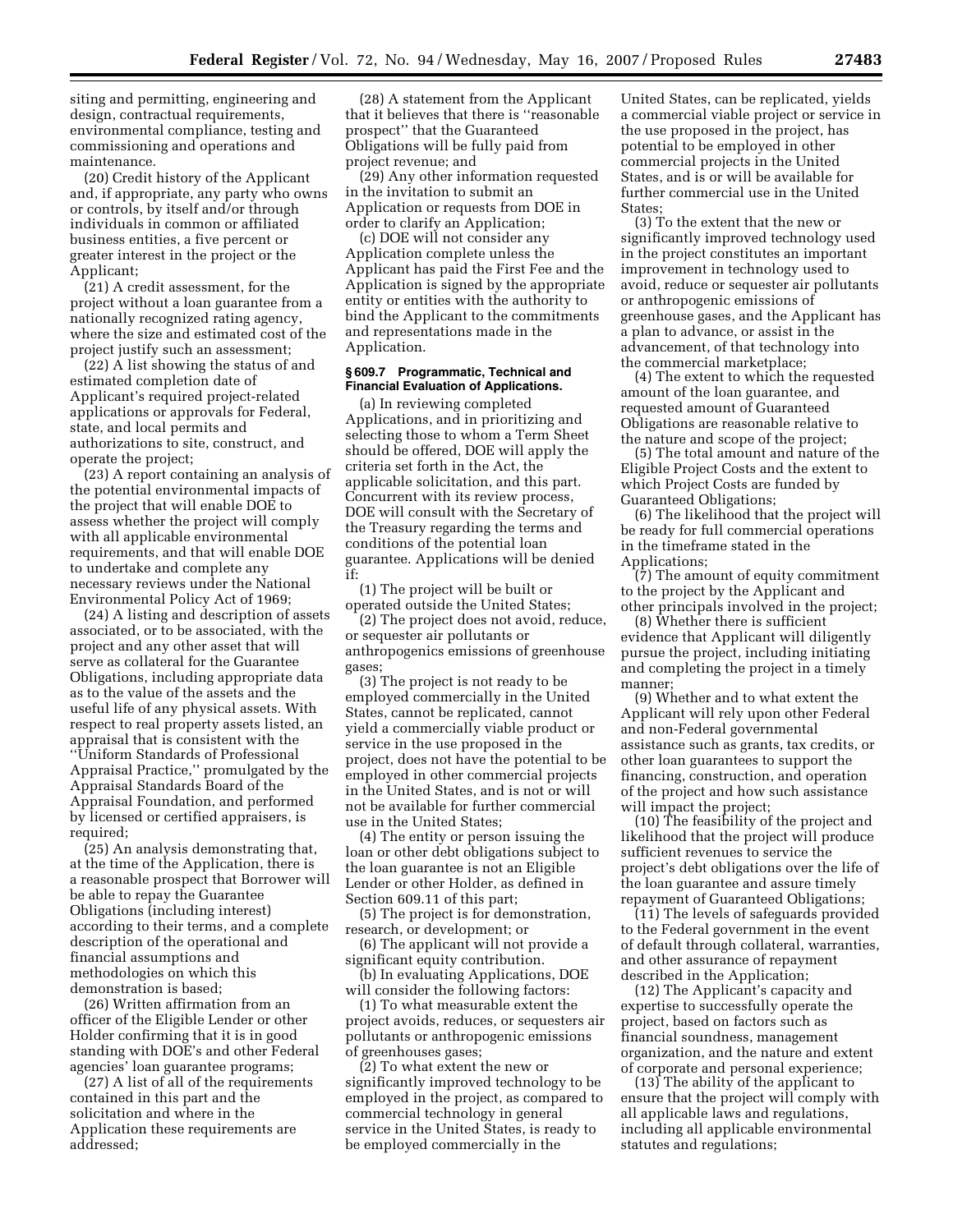(14) The levels of market, regulatory, legal, financial, technological, and other risks associated with the project and their appropriateness for a loan guarantee provided by DOE;

(15) Whether the Application contains sufficient information, including a detailed description of the nature and scope of the project and the nature, scope, and risk coverage of the loan guarantee sought to enable DOE to perform a thorough assessment of the project; and

(16) Such other criteria that DOE deems relevant in evaluating the merits of an Application.

(c) During the Application review process DOE may raise issues or concerns that were not raised during the Pre-Application review process where a Pre-Application was requested in the applicable solicitation.

(d) If DOE determines that a project may be suitable for a loan guarantee, DOE will notify the Applicant and Eligible Lender or other Holder in writing and provide them with a Term Sheet. If DOE reviews an Application and decides not to proceed further with the issuance of a Term Sheet, DOE will inform the Applicant in writing of the reason(s) for denial.

#### **§ 609.8 Term Sheets and Conditional Commitments.**

(a) DOE may determine, after review and evaluation of the Application, additional information requested and received by DOE, and information obtained as the result of meeting with the Applicant and the Eligible Lender or other Holder, that it would be appropriate to offer detailed terms and conditions that must be met, including terms and conditions that must be met by the Applicant and the Eligible Lender or other Holder before DOE may enter into a Loan Guarantee Agreement.

(b) The terms and conditions required by DOE will be expressed in a written Term Sheet signed by a Contracting Officer and addressed to the Applicant and the Eligible Lender or other Holder. The Term Sheet will request that the Project Sponsor and the Eligible Lender or other Holder express agreement with the terms and conditions contained in the Term Sheet by signing the Term Sheet in the designated place. Each person signing the Term Sheet must be a duly authorized official or officer of the Applicant and Eligible Lender or other Holder. The Term Sheet will include an expiration date on which the terms offered will expire unless the Contracting Officer agrees in writing to extend the expiration date.

(c) The Applicant and/or the Eligible Lender or other Holder may respond to

the Term Sheet offer in writing or may request discussions or meetings on the terms and conditions contained in the Term Sheet, including requests for clarifications or revisions. When DOE, the Applicant and the Eligible Lender or other Holder agree on all of the final terms and conditions and all parties sign the Term Sheet, the Term Sheet becomes a Conditional Commitment. When and if all of the terms and conditions specified in the Conditional Commitment have been met, DOE and the Applicant may enter into a Loan Guarantee Agreement, but neither party is legally obligated to do so.

(d) The Applicant is required to pay fees to DOE to cover the Administrative Cost of Issuing a Loan Guarantee for the period of the Term Sheet through the closing of the Loan Guarantee Agreement (Second Fee).

# **§ 609.9 Closing On the Loan Guarantee Agreement.**

(a) Subsequent to entering into a Conditional Commitment with an Applicant, DOE will set a closing date for the Loan Guarantee Agreement.

(b) By the closing date, the Applicant and the Eligible Lender or other Holder must have satisfied all of the detailed terms and conditions contained in the Conditional Commitment and other related documents and any other contractual, statutory, regulatory or other requirements have been met. If the Applicant and the Eligible Lender or other Holder has not satisfied all such terms and conditions by the closing date, the Secretary may, in his sole discretion, set a new closing date or terminate the Conditional Commitment.

(c) In order to enter into a Loan Guarantee Agreement at closing:

(1) DOE must have received authority in an appropriations act for the loan guarantee; and

(2) All other applicable statutory, regulatory, or other requirements must be fulfilled.

(d) Prior to, or on, the closing date, DOE will ensure that:

(1) Pursuant to section 1702(b) of the Act, DOE has received payment of the Credit Subsidy Cost of the loan guarantee, as defined in § 609.2 of this part from *either* (but not from a combination) of the following:

(i) A Congressional appropriation of funds; or

(ii) A payment from the Borrower; (2) Pursuant to section 1702(h) of the Act, DOE has received from the Borrower the First and Second Fees and, if applicable, the Third fee for the Administrative Cost of Issuing the Loan Guarantee, as specified in the Loan Guarantee Agreement;

(3) OMB has reviewed and approved DOE's calculation of the Credit Subsidy Cost of the loan guarantee;

(4) The Department of the Treasury has been consulted as to the terms and conditions of the Loan Guarantee Agreement;

(5) The Loan Guarantee Agreement and related documents contain all terms and conditions DOE deems reasonable and necessary to protect the interest of the United States; and

(6) All conditions precedent specified in the Conditional Commitment are either satisfied or waived by a Contracting Officer and all other applicable contractual, statutory, and regulatory requirements are satisfied.

(e) Not later than the period approved in writing by the Contracting Officer, which may not be less than 30 days prior to the closing date, the Applicant must provide updated project financing information and a new final Term Sheet must be executed by DOE and the Applicant if the terms and conditions of the financing arrangements changed between execution of the Conditional Commitment and that date (Final Term Sheet).

(f) Not later than 30 days prior to closing, the applicant must provide a credit rating from a nationally recognized rating agency reflecting the Final Term Sheet for the project without a Federal guarantee.

(g) Changes in the terms and conditions of the financing arrangements will affect the credit subsidy cost for the loan guarantee agreement. DOE may postpone the expected closing date pursuant to any changes submitted under paragraph (e) of this section. In addition, DOE may choose to terminate the Conditional Commitment.

#### **§ 609.10 Loan Guarantee Agreement.**

(a) Only a Loan Guarantee Agreement executed by a duly authorized DOE Contracting Officer can contractually obligate DOE to guarantee loans or other debt obligations.

(b) DOE is not bound by oral representations made during the Pre-Application, if Pre-Applications were solicited, or Application stage, or during any negotiation process.

(c) Except if explicitly authorized by an Act of Congress, no funds obtained from the Federal Government, or from a loan or other instrument guaranteed by the Federal Government, may be used to pay for Credit Subsidy Costs, administrative fees, or other fees charged by or paid to DOE relating to the Title XVII program or any loan guarantee thereunder.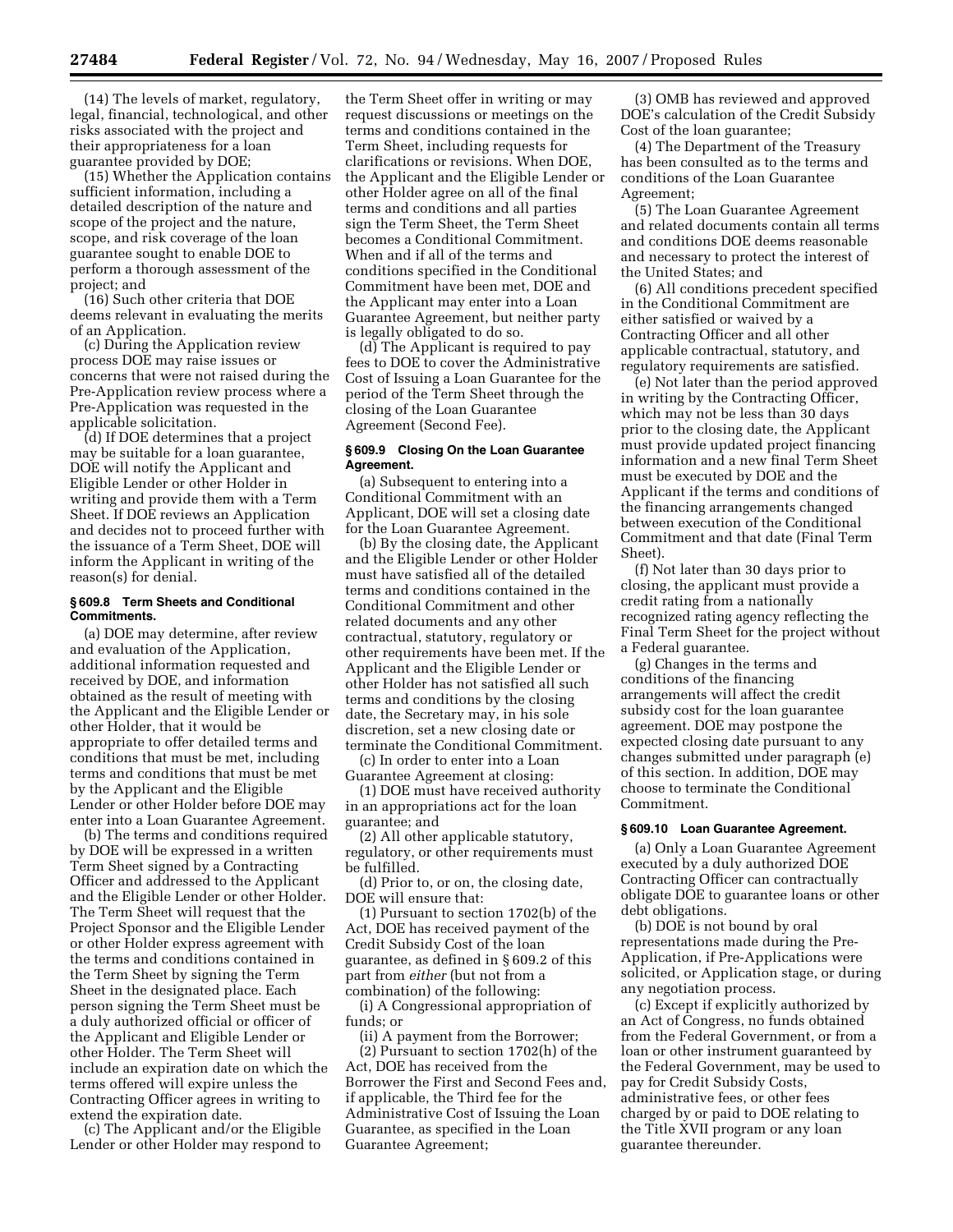(d) Prior to the execution by DOE of a Loan Guarantee Agreement, DOE must ensure that the following requirements and conditions, which must be specified in the Loan Guarantee Agreement, are satisfied:

(1) The project qualifies as an Eligible Project under the Act and is not a research, development, or demonstration project or a project that employs commercial technologies that are in ''general use'' in the United States;

(2) The project will be constructed and operated in the United States, the employment of the new or significantly improved technology in the project has the potential to be replicated in other commercial projects in the United States, and this technology is or is likely to be available in the United States for further commercial application;

(3) The face value of the debt guaranteed by DOE is limited to no more than 80 percent of total Project Costs and the loan guarantee is limited to no more than 90 percent of the total face value of the loans(s) or other debt obligation(s);

(4) The guaranteed portion of a loan, or any portion of the guaranteed portion of a loan, will not be separated from or ''stripped'' from the non-guaranteed portion of the loan, if the loan is participated, syndicated or otherwise resold in the secondary debt market;

(5) The Borrower and other principals involved in the project have made or will make a significant equity investment in the project;

(6) The Borrower is obligated to make full repayment of the principal and interest on the Guaranteed Obligations and other project debt over a period of up to the lesser of 30 years or 90 percent of the projected useful life of the project's major physical assets, as calculated in accordance with generally accepted accounting principles and practices;

(7) The loan guarantee does not finance, either directly or indirectly, tax-exempt debt obligations;

(8) The amount of the loan guaranteed, when combined with other funds committed to the project, will be sufficient to carry out the project, including adequate contingency funds;

(9) There is a reasonable prospect of repayment by Borrower of the principal of and interest on the, Guaranteed Obligations and other project debt;

(10) The Borrower has pledged project assets and other collateral or surety, including non project-related assets, determined by DOE to be necessary to secure the repayment of the Guaranteed Obligations;

(11) The Loan Guarantee Agreement and related documents include detailed terms and conditions necessary and appropriate to protect the interest of the United States in the case of default, including ensuring availability of all the intellectual property rights, technical data including software, and physical assets necessary for any person or entity, including DOE, to complete, operate, convey, and dispose of the defaulted project;

(12) The interest rate on the guaranteed loan is determined by DOE, after consultation with the Treasury Department, to be reasonable, taking into account the range of interest rates prevailing in the private sector for similar obligations of comparable risk guaranteed by the Federal government;

(13) The Guaranteed Obligation is not subordinate to any loan or other debt obligation and is in a first lien position on all assets of the project and all additional collateral pledged as security for the Guaranteed Obligations and other project debt;

(14) There is satisfactory evidence that Borrower and Eligible Lenders are willing, competent, and capable of performing the terms and conditions of the Guaranteed Obligation and other debt obligation and the Loan Guarantee Agreement, and will diligently pursue the project;

(15) The Borrower has made the initial (or total) payment of fees for the Administrative Cost of Issuing a Loan Guarantee for the construction and operational phases of the project (Third Fee), as specified in the Conditional Commitment.

(16) The Eligible Lender, other Holder or servicer has taken and is obligated to continue to take those actions necessary to perfect and maintain liens on assets which are pledged as collateral for the Guaranteed Obligation.

(17) If Borrower is to make payment in full for the Credit Subsidy Cost of the loan guarantee pursuant to section 1702(b)(2) of the Act, such payment must be received by DOE prior to, or at the time of, closing;

(18) DOE or its representatives have access to the project site at all reasonable times in order to monitor the performance of the project;

(19) DOE, the Eligible Lender and Borrower have reached an agreement as to the information that will be made available to DOE and the information that will be made publicly available;

(20) The prospective Borrower has filed applications for or obtained any required regulatory approvals for the project and is in compliance, or promptly will be in compliance, where appropriate, with all Federal, state, and local regulatory requirements;

(21) Borrower has no delinquent Federal debt, including tax liabilities, unless the delinquency has been resolved with the appropriate Federal agency in accordance with the standards of the Debt Collection Improvement Act of 1996;

(22) The Loan Guarantee Agreement contains such other terms and conditions as DOE deems reasonable and necessary to protect the interest of the United States; and

(23) The Lender is an Eligible Lender, as defined in § 609.2 of this part, and meets DOE's lender eligibility, monitoring and performance criteria in § 609.11 of this part.

(e) The Loan Guarantee Agreement must provide that, in the event of a default by the Borrower:

(1) Interest accrues on the Guaranteed Obligations at the rate stated in the Loan Guarantee Agreement or Loan Agreement until DOE makes full payment of the defaulted Guaranteed Obligations and DOE is not required to pay any premium, default penalties, or prepayment penalties;

(2) Upon payment of the Guaranteed Obligations by DOE, DOE is subrogated to the rights of the Holders of the debt, including all related liens, security, and collateral rights and has superior rights in and to the property acquired from the recipient of the payment as provided in § 609.15 of this part.

(3) The Eligible Lender or other servicer acting on DOE's behalf is obligated to take those actions necessary to perfect and maintain liens on assets which are pledged as collateral for the Guaranteed Obligations.

(4) The holder of pledged collateral is obligated to take such actions as DOE may reasonably require to provide for the care, preservation, protection, and maintenance of such collateral so as to enable the United States to achieve maximum recovery upon default by Borrower on the Guaranteed Obligations.

(f) The Loan Guarantee Agreement must contain audit provisions which provide, in substance, as follows:

(1) The Eligible Lender or other Holder or other party servicing the Guaranteed Obligations, as applicable, and the Borrower, must keep such records concerning the project as are necessary to facilitate an effective and accurate audit and performance evaluation of the project as required in section 609.17 of this part.

(2) DOE and the Comptroller General, or their duly authorized representatives, must have access, for the purpose of audit and examination, to any pertinent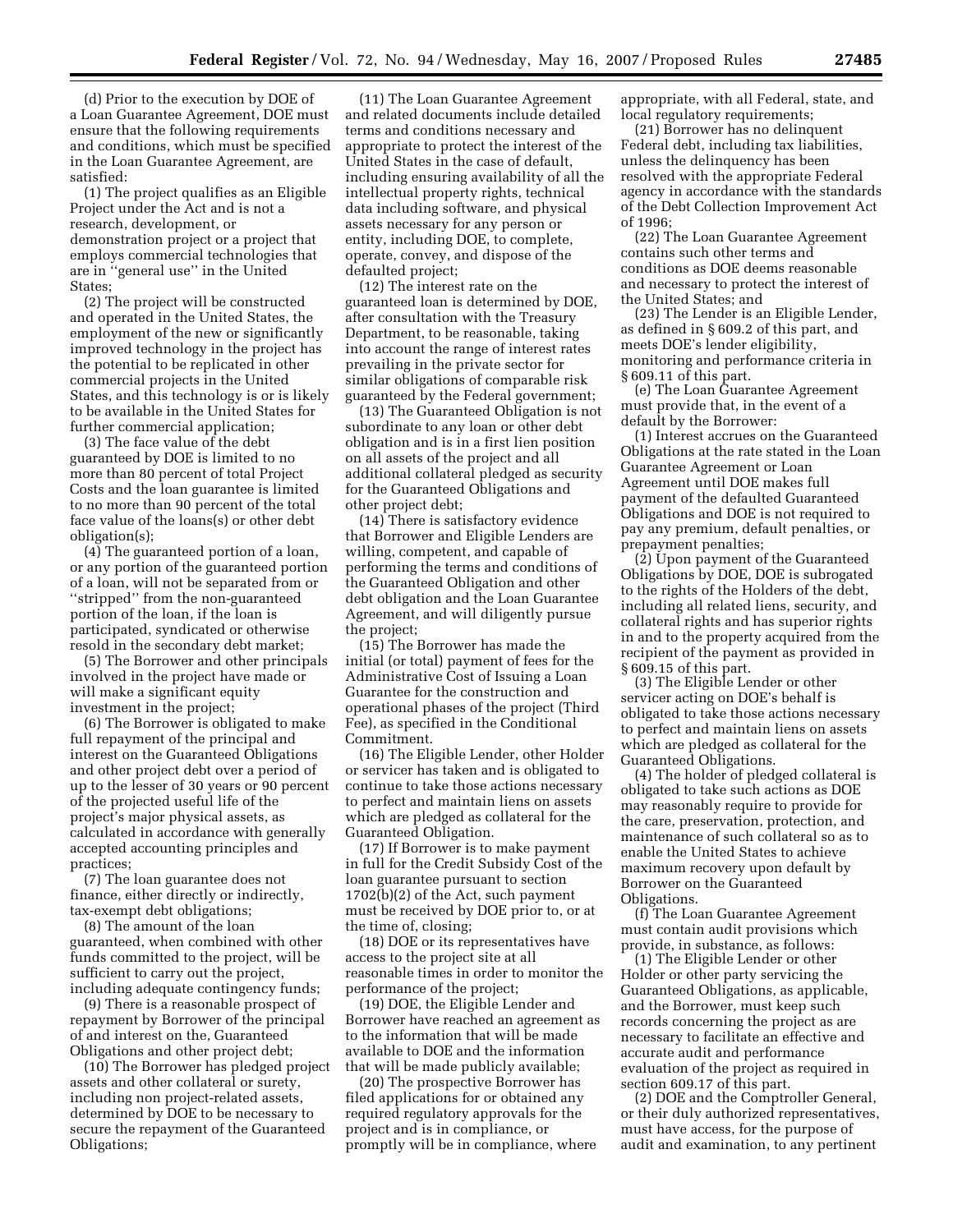books, documents, papers, and records of the Borrower, Eligible Lender or other Holder, or other party servicing the Guaranteed Obligations, as applicable. Examination of records may be made during the regular business hours of the Borrower, Eligible Lender or other Holder, or other party servicing the Guaranteed Obligations, or at any other time mutually convenient as required in section 609.17 of this part.

(g) The Loan Guarantee Agreement must contain provisions related to the assignment or transfer of Guaranteed Obligations which provide that:

(1) The Eligible Lender must provide written notification to DOE prior to any assignment or transfer of any portion of a Guaranteed Obligation, or any pledge or other use of a Guaranteed Obligation as security, including but not limited to any derivatives transaction.

(2) An Eligible Lender or other Holder may assign or transfer a Guaranteed Obligation covered under the Loan Guarantee Agreement to another Eligible Lender that meets the requirements of § 609.11 of this part. Such Eligible Lender to which a Guaranteed Obligation is assigned or transferred, is required to fulfill all servicing, requirements monitoring, and reporting contained in the Loan Guarantee Agreement and these regulations if the transferring Eligible Lender was forming these functions. Any assignment or transfer, however, of the servicing, monitoring, and reporting functions must be approved by DOE.

#### **§ 609.11 Lender Eligibility, Monitoring and Performance Requirements.**

(a) An Eligible Lender shall meet the following requirements:

(1) Be a ''qualified institutional buyer,'' as defined in 17 CFR 230.144A(a), including a qualified retirement plan, or governmental plan;

(2) Not be debarred or suspended from participation in a Federal government contract (under 48 CFR part 9.4) or participation in a nonprocurement activity (under a set of uniform regulations implemented for numerous agencies, such as DOE, at 2 CFR Part 180);

(3) Not be delinquent on any Federal debt or loan;

(4) Be legally authorized to enter into loan guarantee transactions authorized by the Act and these regulations and is in good standing with DOE and other Federal agency loan guarantee programs;

(5) Be able to demonstrate, or has access to, experience in originating and servicing loans for commercial projects similar in size and scope to the project under consideration; and

(6) Be able to demonstrate experience or capability as the lead lender or underwriter by presenting evidence of its participation in other energy-related projects.

(b) When performing its duties to review and evaluate a proposed Eligible Project prior to the submission of a Pre-Application or Application, as appropriate, by the Project Sponsor through the execution of a Loan Guarantee Agreement, and subsequently when performing the loan servicing duties during the term of the Loan Guarantee Agreement, the Eligible Lender or other servicer shall exercise the level of care and diligence that a reasonable and prudent lender would exercise when reviewing, evaluating, disbursing and servicing a loan made by it without a Federal guarantee, including:

(1) During the construction period, enforcing all of the conditions precedent to all loan disbursements, as provided in the Loan Guarantee Agreement, Loan Agreement and related documents;

(2) During the operational phase, monitoring and servicing the Debt Obligations and collection of the outstanding principal and accrued interest as well as ensuring that the collateral package securing the Guaranteed Obligations remains uncompromised; and

(3) As specified by DOE, providing annual or more frequent financial and other reports on the status and condition of the Guaranteed Obligations and the Eligible Project, and promptly notifying DOE if it becomes aware of any problems or irregularities concerning the Eligible Project or the ability of the Borrower to make payment on the Guaranteed Obligations or other debt obligations.

(c) Even though DOE may rely on the Eligible Lender or other servicer to service and monitor the Guaranteed Obligation, DOE will also conduct its own monitoring and review of the Eligible Project.

#### **§ 609.12 Project Costs.**

(a) Before entering into a Loan Guarantee Agreement, DOE shall determine the estimated Project Costs for the project that is the subject of the agreement. To assist the Department in making that determination, the Applicant must estimate, calculate and record all such costs incurred in the design, engineering, financing, construction, startup, commissioning and shakedown of the project in accordance with generally accepted accounting principles and practices. Among other things, the Applicant must calculate the sum of necessary,

reasonable and customary costs that it has paid and expects to pay, which are directly related to the project, including costs for escalation and contingencies, to estimate the total Project Costs.

(b) Project Costs include, but are not limited to:

(1) Costs of acquisition, lease, or rental of real property, including engineering fees, surveys, title insurance, recording fees, and legal fees incurred in connection with land acquisition, lease or rental, site improvements, site restoration, access roads, and fencing;

(2) Costs of engineering, architectural, legal and bond fees, and insurance paid in connection with construction of the facility; and materials, labor, services, travel and transportation for facility design, construction, startup, commissioning and shakedown;

(3) Costs of equipment purchases;

(4) Costs to provide equipment, facilities, and services related to safety and environmental protection;

(5) Financial and legal services costs, including other professional services and fees necessary to obtain required licenses and permits and to prepare environmental reports and data;

(6) The cost of issuing project debt, such as fees, transaction and legal costs and other normal charges imposed by Lenders and other Holders;

(7) Costs of necessary and appropriate insurance and bonds of all types;

(8) Costs of design, engineering, startup, commissioning and shakedown;

(9) Costs of obtaining licenses to intellectual property necessary to design, construct, and operate the project;

(10) A reasonable contingency reserve to cover the possibility of cost increases during the processing of the application and during construction; and

(11) Capitalized interest necessary to meet market requirements, reasonably required reserve funds and other carrying costs during construction.

(12) Other necessary and reasonable costs approved by DOE; and

(c) Project Costs do not include:

(1) Fees and commissions charged to Borrower, including finder's fees, for obtaining Federal or other funds;

(2) Parent corporation or other affiliated entity's general and administrative expenses, and nonproject related parent corporation or affiliated entity assessments, including organizational expenses;

(3) Goodwill, franchise, trade, or brand name costs;

(4) Dividends and profit sharing to stockholders, employees, and officers;

(5) Research, development, and demonstration costs of readying the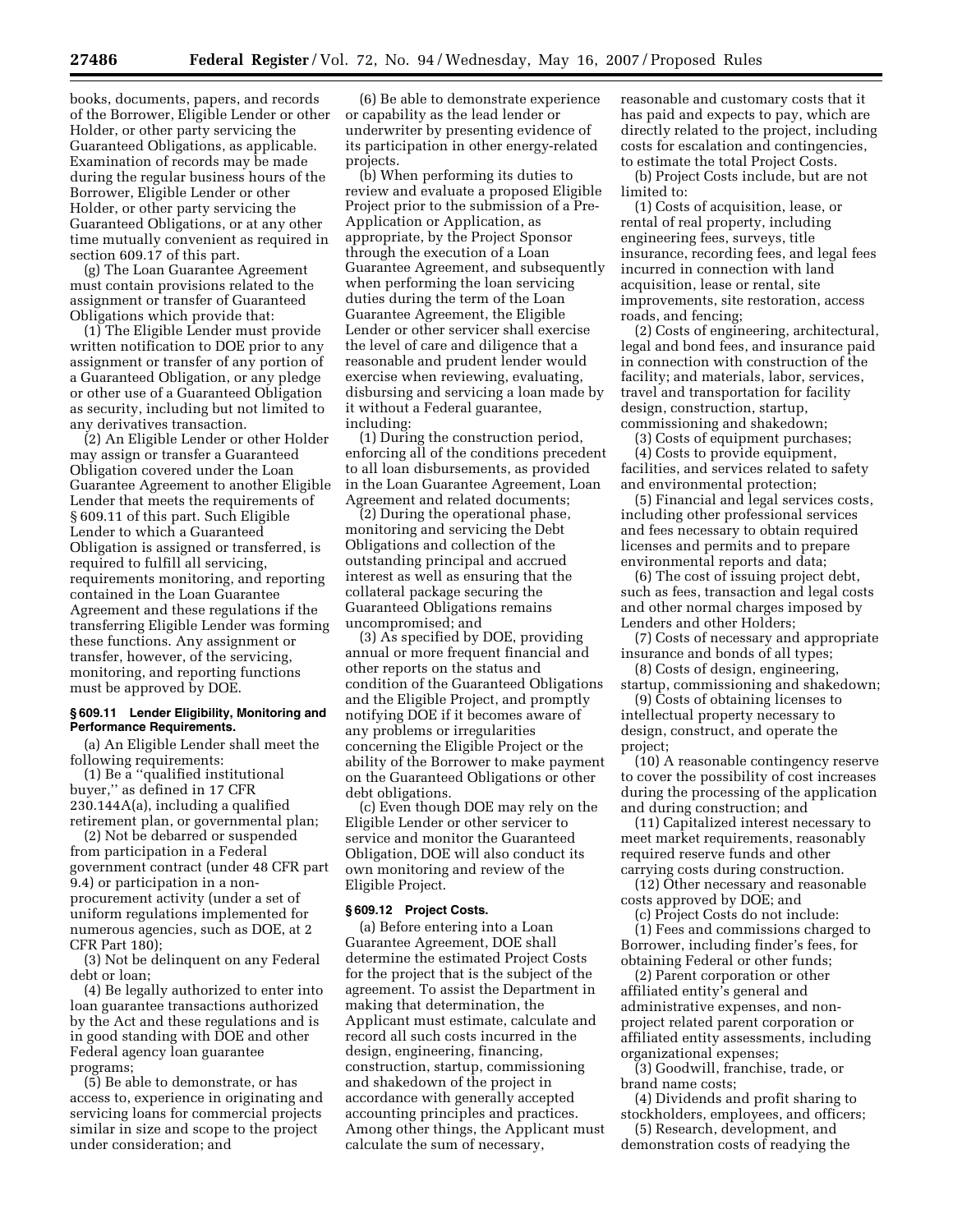innovative energy or environmental technology for employment in a commercial project;

(6) Costs that are excessive or are not directly required to carry out the project, as determined by DOE; and

(7) Borrower-paid Credit Subsidy Costs and the Administrative Cost of Issuing a Loan Guarantee; and

(8) Expenses incurred after startup, commissioning, and shakedown before the facility has been placed in service.

### **§ 609.13 Principal and Interest Assistance Contract.**

With respect to the guaranteed portion of any Guaranteed Obligation, and subject to the availability of appropriations, DOE may enter into a contract to pay Holders, for and on behalf of Borrower, from funds appropriated for that purpose, the principal and interest charges that become due and payable on the unpaid balance of the guaranteed portion of the Guaranteed Obligation, if DOE finds that:

(a) Borrower:

(1) Is unable to meet the payments and is not in default; and

(2) Will, and is financially able to, continue to make the scheduled payments on the remaining portion of the principal and interest due under the non-guaranteed portion of the debt obligation, if any, and other debt obligations of the project, or an agreement, approved by DOE, has otherwise been reached in order to avoid a payment default on nonguaranteed debt;

(b) It is in the public interest to permit Borrower to continue to pursue the purposes of the project;

(c) In paying the principal and interest, the Federal government expects a probable net benefit to the Government will be greater than that which would result in the event of a default;

(d) The payment authorized is no greater than the amount of principal and interest that Borrower is obligated to pay under the terms of the Loan Guarantee Agreement; and

(e) Borrower agrees to reimburse DOE for the payment (including interest) on terms and conditions that are satisfactory to DOE and executes all written contracts required by DOE for such purpose.

### **§ 609.14 Full Faith and Credit and Incontestability.**

The full faith and credit of the United States is pledged to the payment of all Guaranteed Obligations issued in accordance with this part with respect to principal and interest. Such

guarantee will be conclusive evidence that it has been properly obtained; that the underlying loan qualified for such guarantee; and that, but for fraud or material misrepresentation by the Holder, such guarantee will be presumed to be valid, legal, and enforceable.

#### **§ 609.15 Default, Demand, Payment, and Collateral Liquidation.**

(a) In the event that the Borrower has defaulted in the making of required payments of principal or interest on any portion of a Guaranteed Obligation, and such default has not been cured within the period of grace provided in the Loan Guarantee Agreement and/or the Loan Agreement, the Eligible Lender or other Holder, or nominee or trustee empowered to act for the Eligible Lender or other Holder (referred to in this section collectively as ''Holder''), may make written demand upon the Secretary for payment pursuant to the provisions of the Loan Guarantee Agreement.

(b) In the event that the Borrower is in default as a result of a breach of one or more of the terms and conditions of the Loan Guarantee Agreement, note, mortgage, Loan Agreement, or other contractual obligations related to the transaction, other than the Borrower's obligation to pay principal or interest on the Guaranteed Obligation, as provided in paragraph (a) of this section, the Holder will not be entitled to make demand for payment pursuant to the Loan Guarantee Agreement, unless the Secretary agrees in writing that such default has materially affected the rights of the parties, and finds that the Holder should be entitled to receive payment pursuant to the Loan Guarantee Agreement.

(c) In the event that the Borrower has defaulted as described in paragraph (a) of this section and such default is not cured during the grace period provided in the Loan Guarantee Agreement, the Secretary shall notify the U.S. Attorney General and may cause the principal amount of all Guaranteed Obligations, together with accrued interest thereon, and all amounts owed to the United States by Borrower pursuant to the Loan Guarantee Agreement, to become immediately due and payable by giving the Borrower written notice to such effect (without the need for consent or other action on the part of the Holders of the Guaranteed Obligations). In the event the Borrower is in default as described in paragraph (b) of this section, where the Secretary determines in writing that such a default has materially affected the rights of the parties, the Borrower shall be given the

period of grace provided in the Loan Guarantee Agreement to cure such default. If the default is not cured during the period of grace, the Secretary may cause the principal amount of all Guaranteed Obligations, together with accrued interest thereon, and all amounts owed to the United States by Borrower pursuant to the Loan Guarantee Agreement, to become immediately due and payable by giving the Borrower written notice to such effect (without any need for consent or other action on the part of the Holders of the Guaranteed Obligations).

(d) No provision of this regulation shall be construed to preclude forbearance by the Holder with the consent of the Secretary for the benefit of the Borrower.

(e) Upon the making of demand for payment as provided in paragraph (a) or (b) of this section, the Holder shall provide, in conjunction with such demand or immediately thereafter, at the request of the Secretary, such supporting documentation as may be reasonably required to justify such demand.

(f) Payment as required by the Loan Guarantee Agreement of the Guaranteed Obligation shall be made 60 days after receipt by the Secretary of written demand for payment, provided that the demand complies with the terms of the Loan Guarantee Agreement, applicable law, the Act, and this part. The Loan Guarantee Agreement shall provide that interest shall accrue to the Holder at the rate stated in the Loan Guarantee Agreement until the Guaranteed Obligation has been fully paid by the Federal government.

(g) The Loan Guarantee Agreement shall provide that, upon payment of the Guaranteed Obligations, the Secretary shall be subrogated to the rights of the Holders and shall have superior rights in and to the property acquired from the Holders. The Holder shall transfer and assign to the Secretary all rights held by the Holder of the Guaranteed Obligation. Such assignment shall include all related liens, security, and collateral rights.

(h) Where the Loan Guarantee Agreement so provides, the Eligible Lender or other Holder, or other servicer, as appropriate, and the Secretary may jointly agree to a plan of liquidation of the assets pledged to secure the Guaranteed Obligation.

(i) Where payment of the Guaranteed Obligation has been made and the Eligible Lender or other Holder or other servicer has not undertaken a plan of liquidation, the Secretary, in accordance with the rights received through subrogation and acting through the U.S.